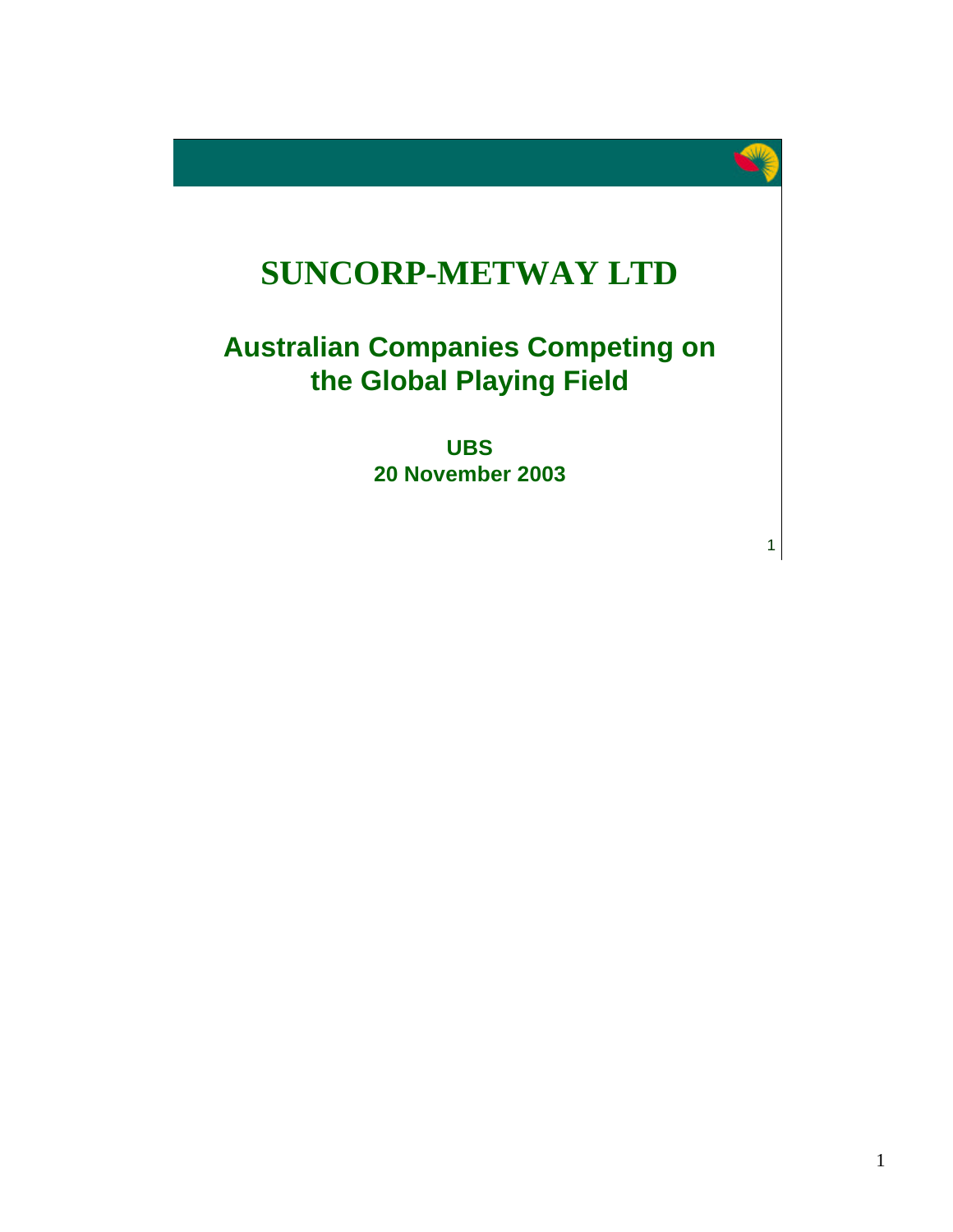

Good morning everyone.

It is a pleasure to be here in Sydney today to talk to you about Suncorp. It is especially pleasing because of the fantastic atmosphere in town due to the rugby world cup. You may know that Suncorp and GIO are major sponsors of the world cup, and it has been a tremendous success for us, as well as for the Wallabies. That victory last weekend against the All Blacks was absolutely brilliant, and when it comes to putting on a party, there is no better place than Sydney. So it's great to be in town. Welcome to all our overseas visitors.

As the first speaker this morning, I have the luxury of having a clean canvas to work with. However, the title of this conference is Australian companies competing on the global playing field.

So today I want to talk a little about the global trends that are evident in the financial services industry, the drivers for those phenomenon and how we at Suncorp are, I believe, uniquely positioned to take advantage of those trends.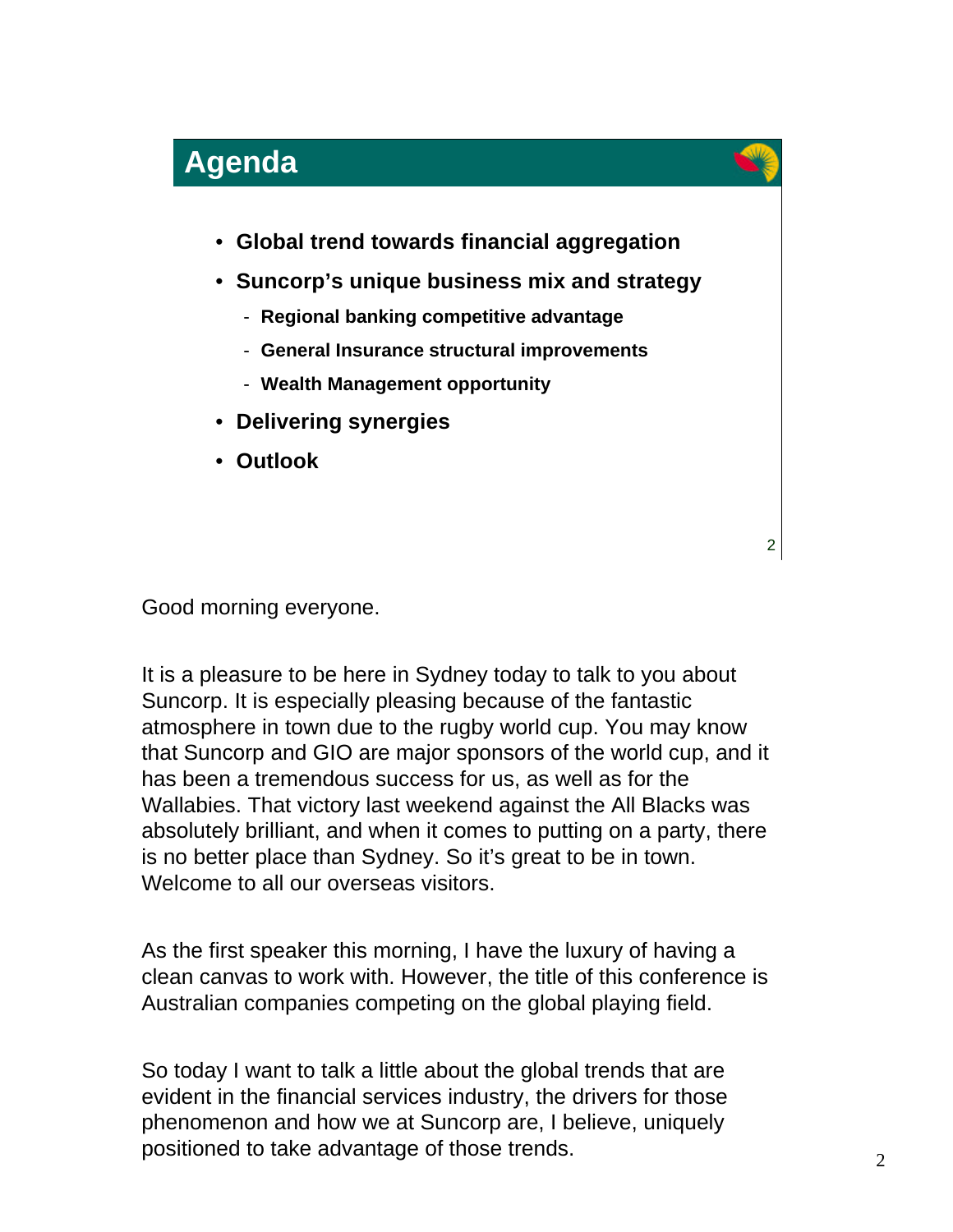

It will come as no surprise to you that perhaps the single most obvious global trend that has occurred in the past 20 years in financial services has been the drive towards financial services convergence.

Since the start of the 1980s we have seen a continual process of mergers and acquisitions in financial services around the globe.

Those mergers and acquisitions have occurred, not just banks taking over banks, but also with banks taking over life insurance and funds management companies in "bancassurance" mergers, as well as with banks merging with general insurance companies, typically called Allfinanz mergers. We also have seen a gradual breaking down of the distinctions between financial services offerings as companies have organised distribution alliances and strategic partnerships of one sort or another, or simply by expanding organically into related markets.

I have listed some examples of recent merger activity on this slide.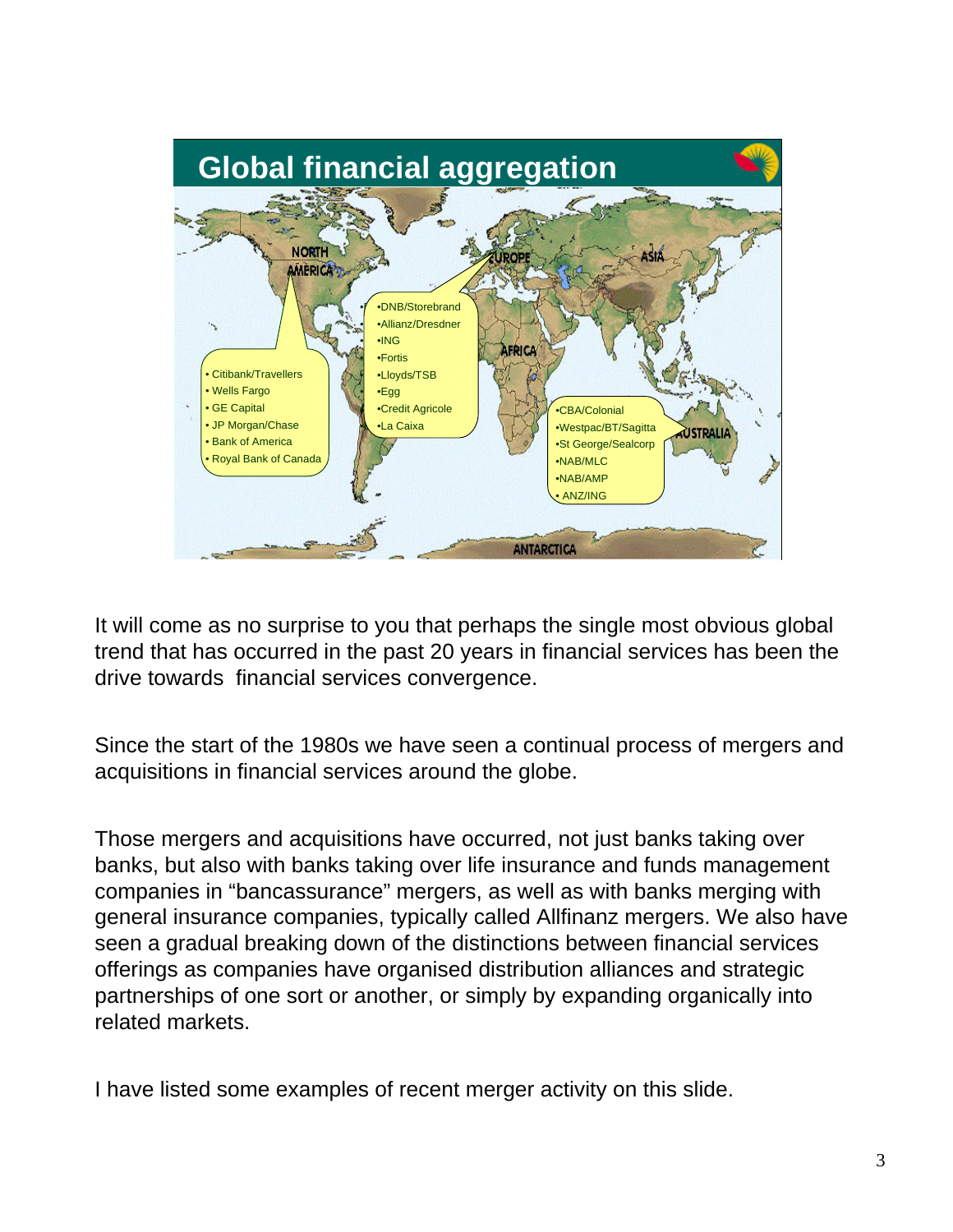

In the US, we have seen the creation of diversified financial services groups such as Wells Fargo, GE Capital and of course, Citigroup/Travellers, and the move to increasing convergence was again demonstrated last month, with the merger of Bank of America and Fleet Boston Financial to create the third largest financial services company in the world.

In Europe, the trend towards bancassurance has been even more pronounced, with examples being ING, Fortis, Allianz/Dresdner and Lloyds TSB.

And in Australia,the big four banks now hold more than 54% of funds under management, following a series of acquisitions such as the CBA/Colonial deal, NAB's purchase of MLC, ANZ's joint venture with ING and Westpac's acquisition of BT. An NAB acquisition of AMP would lift that market share to more than 65%.

SO the trend is quite pronounced. But why is it happening?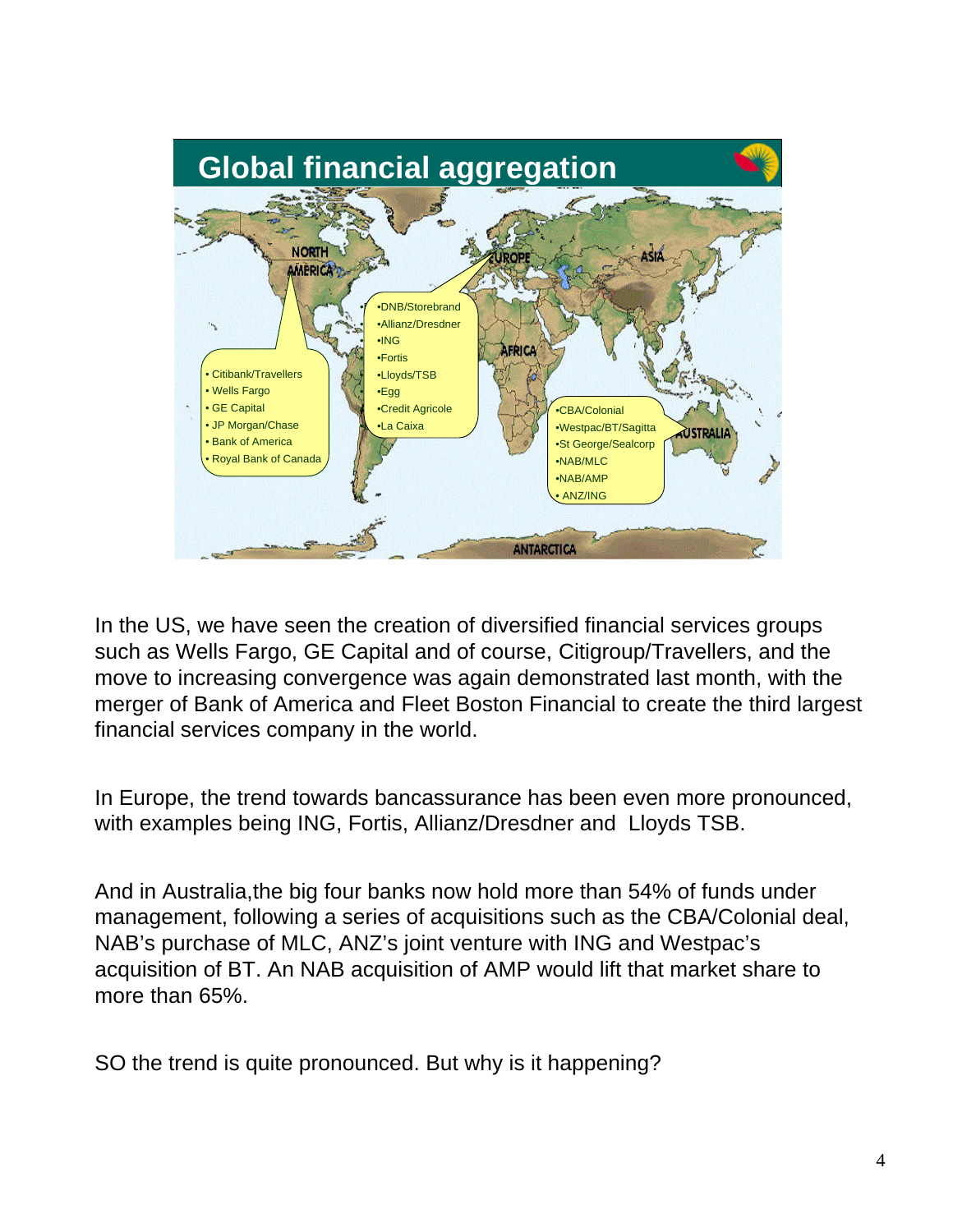

- I think there are four key reasons.
- The first is that over the past two decades, the traditional rules segregating banks and other financial services companies have slowly been scaled back. Whereas once upon a time, banks were banks, insurance companies looked after insurance and life companies stuck to life insurance, those artificial demarcations have been removed in the face of economic realities. For example in the US, the winding back of Glass Steagall has opened the way for further mergers between insurers and banks.
- A second reason is that the traditional businesses that have been the provinces of the banks have increasingly come under attack. Investment companies, including unit trusts and superannuation, have become competitors with banks for funds that traditionally would have gone into bank deposits. And third party orginators and mortgage brokers have moved into the mortgage business, making sharp inroads into bank market shares.
- That flows through into the third point. In the face of increasing competition, banks have come to realise that one of their most important assets is their customers, and the strength of their customer relationships. The relationship between a bank and a customer is unusual. It is continual, requiring constant interaction as people deposit and withdraw funds, it requires trust for people to hand over their funds into a bank's care, and an unusual obligation in the form of mortgages, which typically constitute a consumers largest financial transaction. So it is a real "relationship" that can be developed and leveraged to create more value.
- According to figures from the Boston Consulting Group, today, high performing US banks make an average annual profit of \$150 per houshold. But they pay an average of \$2,500 in costs to buy a customer relationship, which is double the amount of five years ago.
- MORE ON NEXT PAGE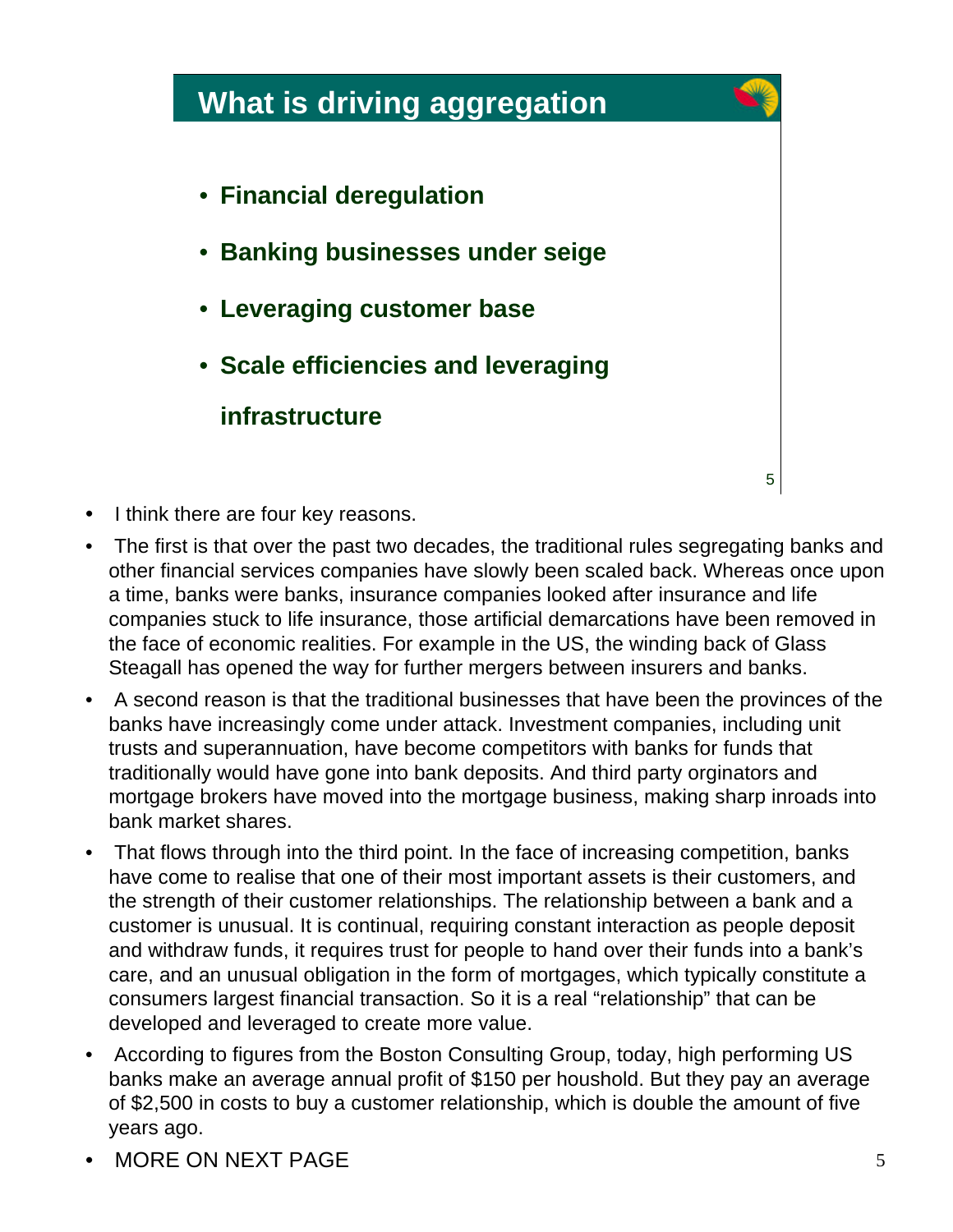## **What is driving aggregation**

- **Financial deregulation**
- **Banking businesses under seige**
- **Leveraging customer base**
- **Scale efficiencies and leveraging infrastructure**

6

- To justify such costs, and maintain a reasonable return on assets, the banks have to increase the value of customer relationships by widening their product offerings, selling more products to their customers and leveraging their customer bases.
- And finally, banks and insurance companies in the past have invested substantial capital on developing distribution networks. These have been expensive to maintain, and difficult to justify for the sale of a narrow product line. By introducing new products to the network, financial services companies have been able to increase efficiencies.
- They have also been able to rationalise networks and other back office infrastructure through undertaking mergers which have in turn given them greater scale efficiencies and enabled them to be more competitive in the market place.
- So clearly, there are a number of forces driving financial services aggregation. The immediate outcome has been the acquisition of life insurance companies by banks. Banks previously had been more wary of general insurance, because it was seen as too volatile, and requiring specialist skills. But recent changes to the structure and economics of the insurance industry globally has meant that it is now becoming a much more stable and predictable business, and therefore increasingly attractive to the banks. I would suggest that there are now far fewer impediments to banks acquiring general insurance companies to drive all of the factors I have described above.
- And I think Suncorp has a big headstart on all its competitors in terms of having the capabilities and experience required to operate a diverse financial services conglomerate.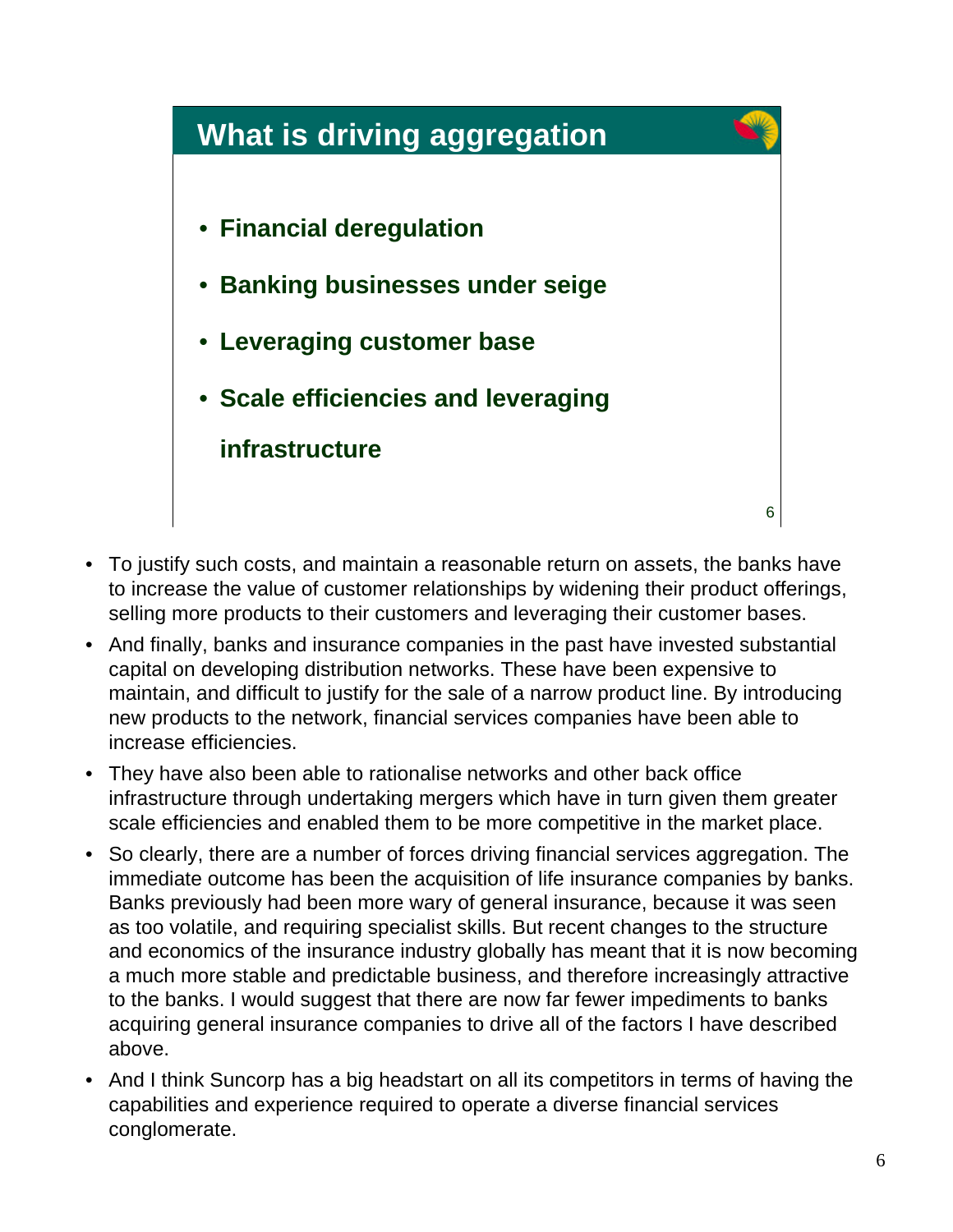

So turning to Suncorp, I would now like to tell you about how we are placed in this evolving market place.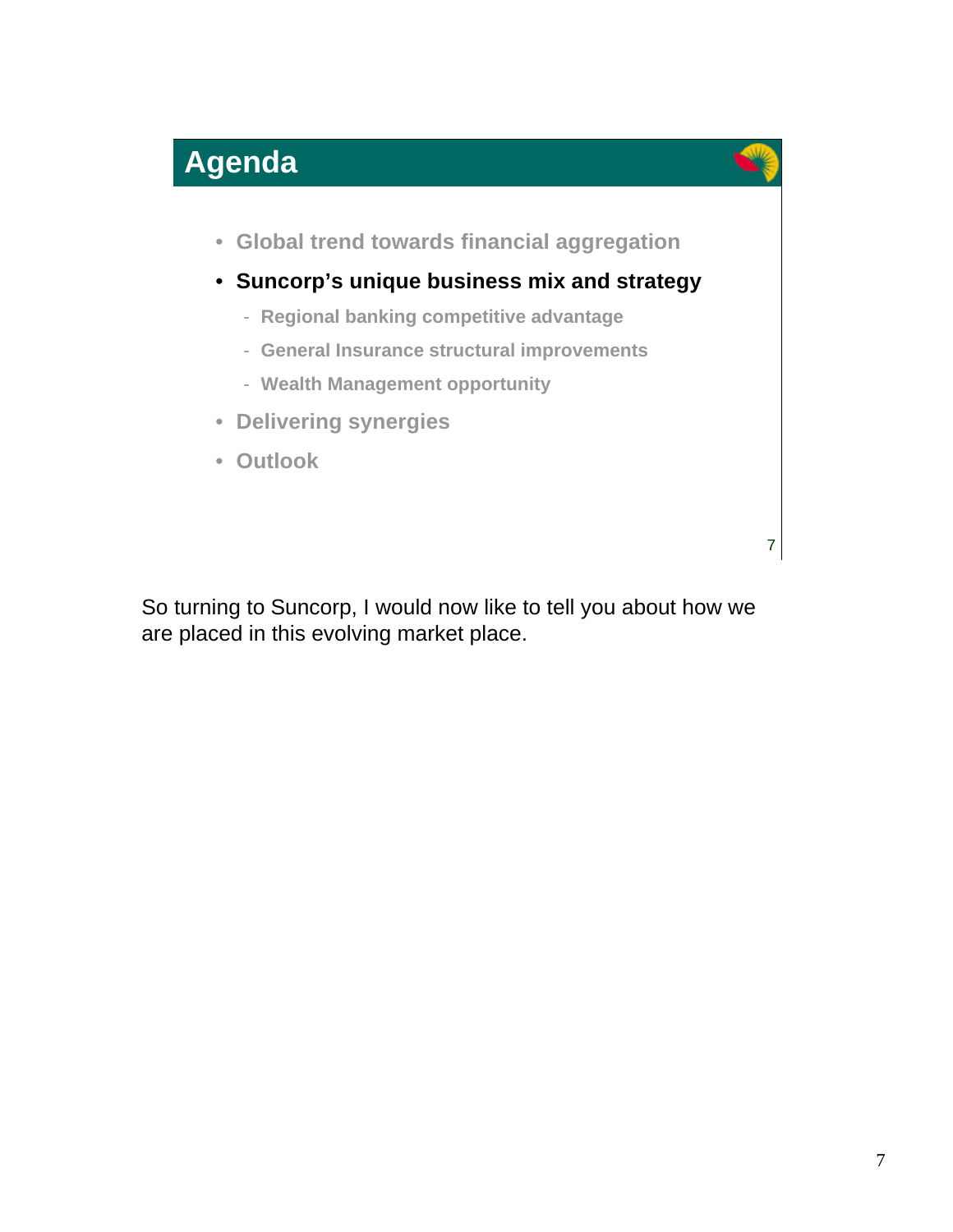

- A major differentiating factor for our company is the unique nature of our business.
- No other financial services company in Australia is as diversified as Suncorp.
- We earns some 53% of profits from non-banking business, compared to 5-15% for the majors.
- We also are unusual because of our exposure to general insurance, as well as wealth management and banking.
- Many of our competitors have not had the skills to operate in general insurance, and have therefore missed out on the strong upswing in the segment over the past two years.
- We are therefore rare in the Australian market place in having a diverse business mix, solid market shares and a broad range of skills across three business lines.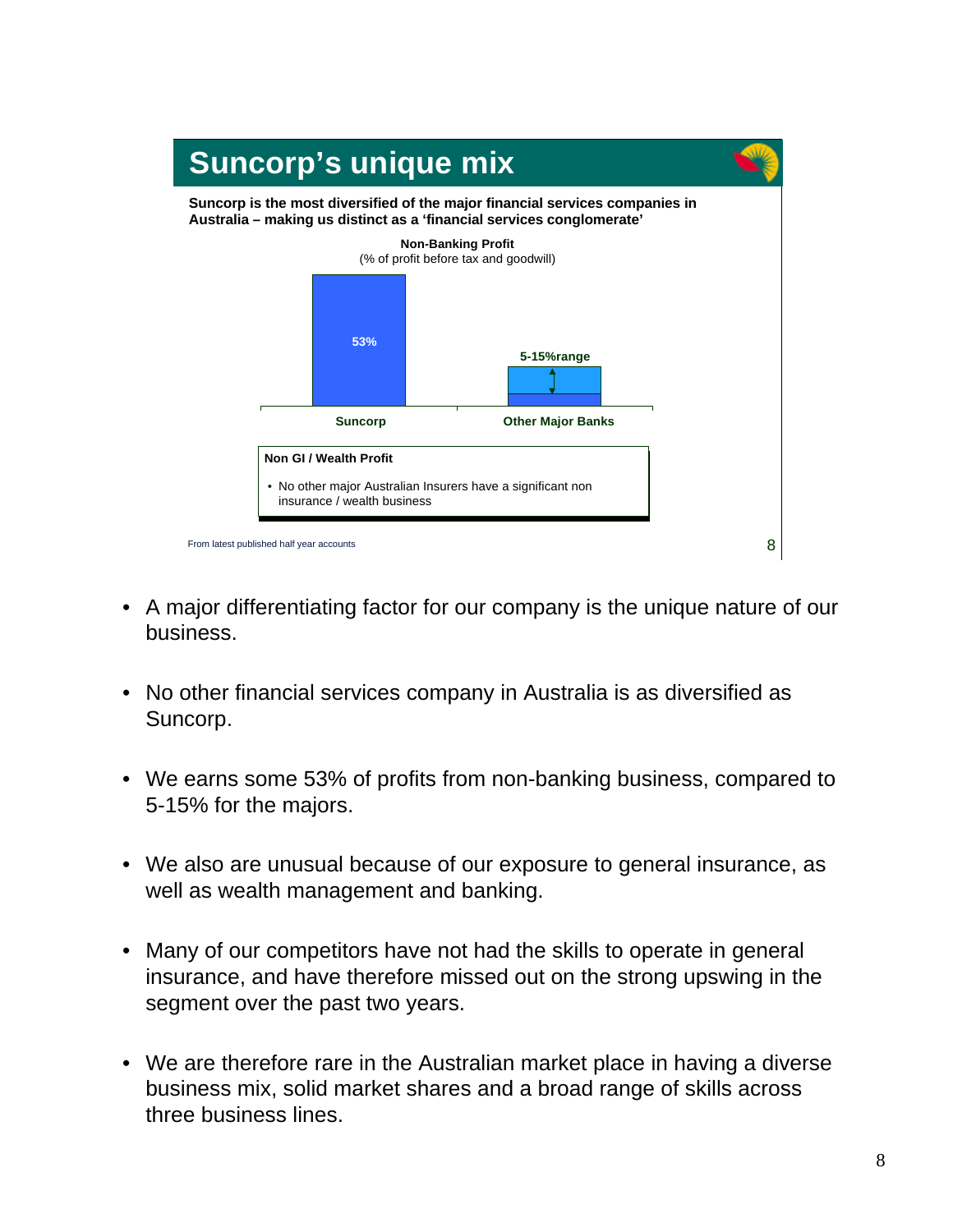

- We have taken that strong business base and developed a strategy that taps into the trends evolving in financial services, and which we think will deliver strong returns for shareholders in the future.
- That is our Financial Services Conglomerate strategy. Essentially, it means we aim to retain our three business lines, and operate them as part of the one integrated finnancial services company, thereby delivering additional revenue and cost synergies that will enable us to produce returns which are better than our monoline competitors.
- That means that instead of valuing us at the sum of the parts on a stand alone basis, the market should give us credit for an ability to deliver higher profits.
- That way, we can reach a point where the market will value us at more than the sum of the parts - so  $1+1+1=4$
- The approach builds on our previous Allfinanz strategy, but with a much sharper focus on business line performance.
- While we have previously been achieving synergy benefits from operating as a financial conglomerate, we haven't been operating our underlying business lines as well as we should, particularly our banking operations.
- That is partly due to a confusing organisational structure that was employed in the past, which was based on a matrix, which involved the business lines being transected by functional lines - distribution, product and operations.
- The result was a lack of accountability for performance.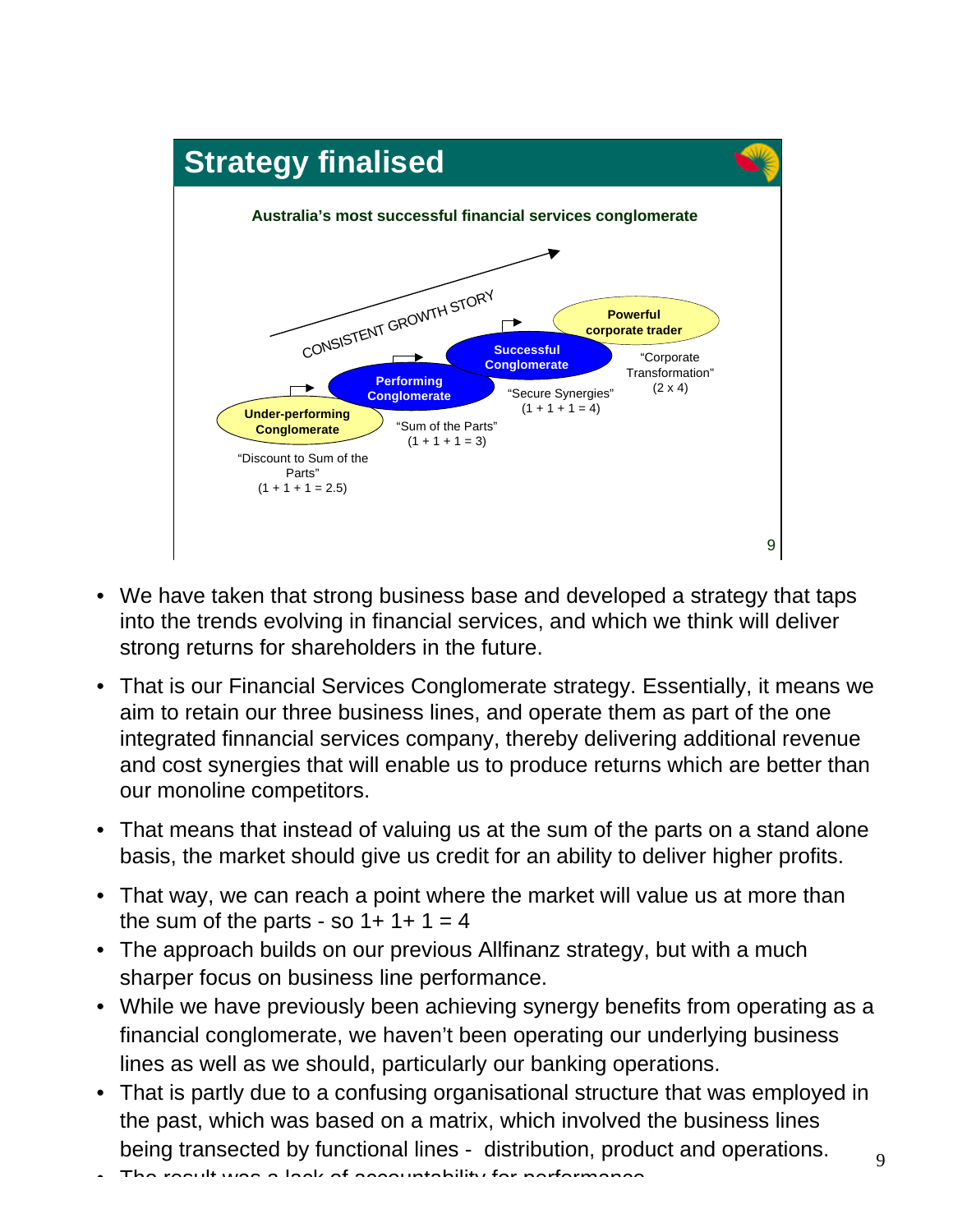

- We have now implemented a much more streamlined organisational structure.
- Under the new structure, which was put in place earlier this year, we are operating four distinct business lines beneath a focused corporate centre that houses shared services.
- This replaces the previous matrix structure, and clarifies lines of reporting to ensure we have clear responsibility and accountability
- The corporate centre structure allows us to take advantage of a variety of significant synergies in four areas:
- Operating expenses, revenues , innovation and capital.
- It is not a complicated model. It is quite simple and logical. The key to its success lies in ensuring that the business lines are operating at peak levels, and the corporate centre is delivering all of the available synergies and benefits.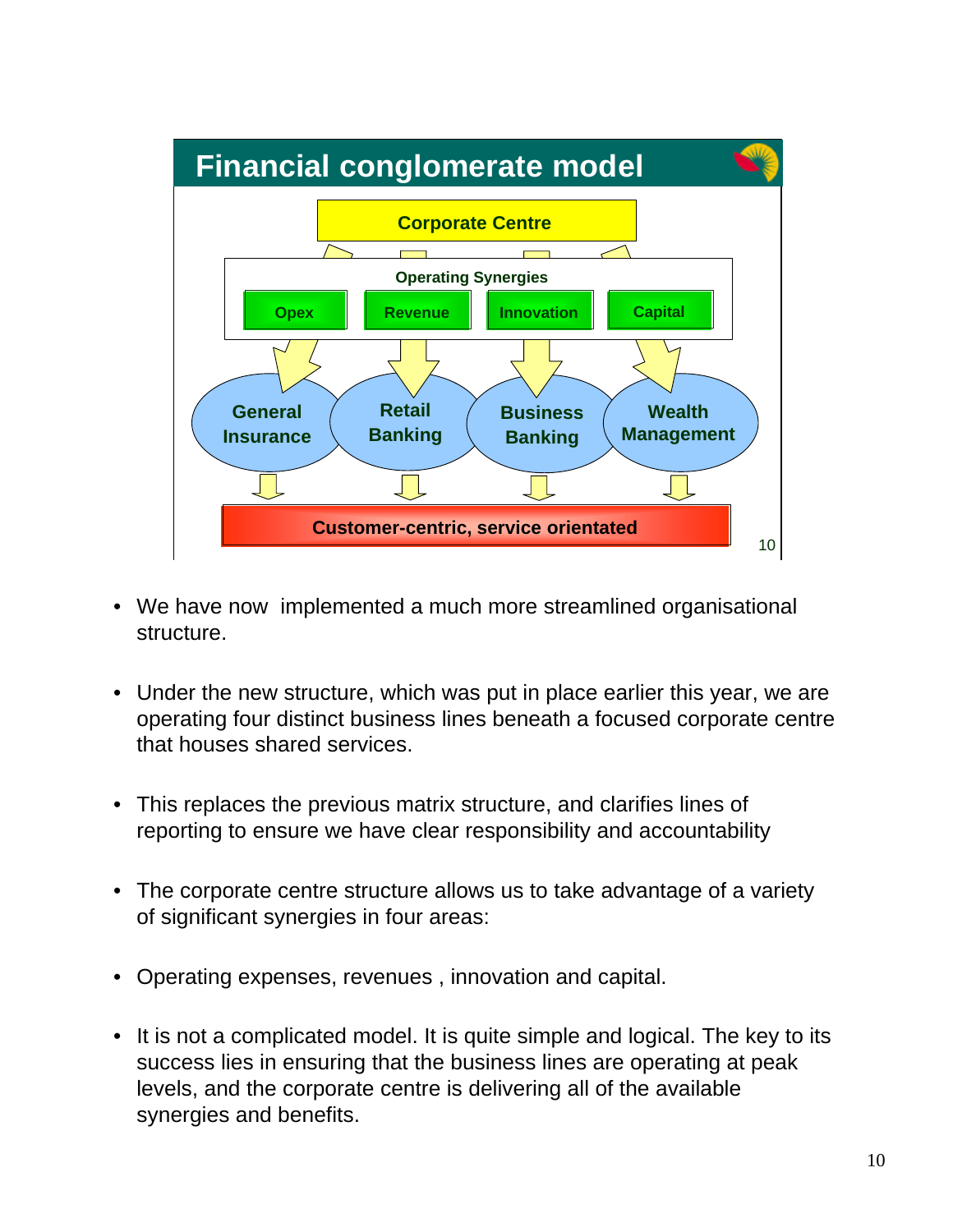

So that is our strategy philosophy, but now I would just like to quickly run through our business units and make a couple of points.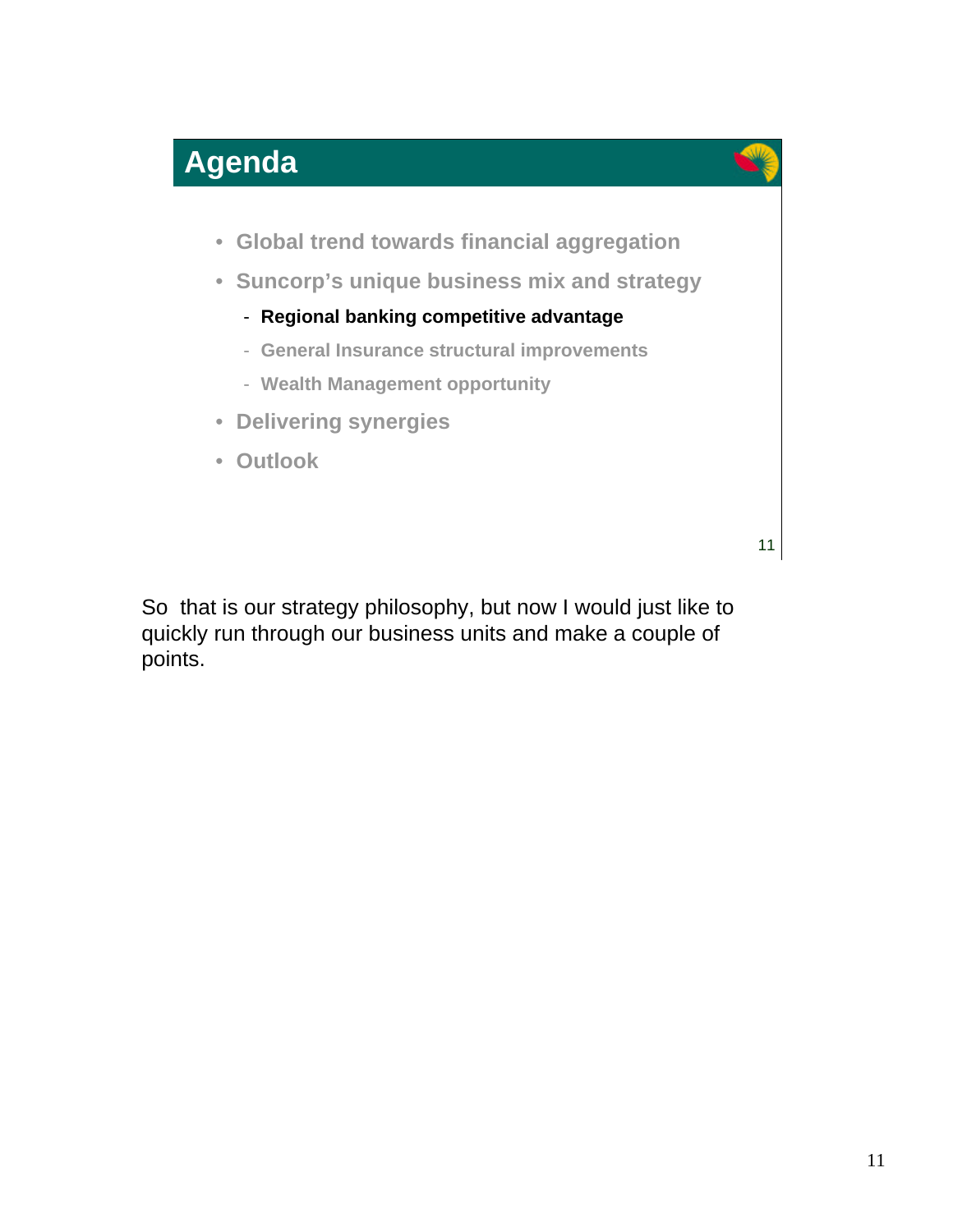

- Our banking division has traditionally been our largest profit contributor, representing close to 50% of profits, and reaching \$318 million before tax in June 2003.
- That is equivalent to a very healthy return on equity of 19%.
- We have been able to grow lending strongly since the original merger in 1996, and we have almost doubled our loans and advances since 1997.
- As you can see from the right hand chart, our portfolio is made up of retail and business lending, with the bulk in low risk housing lending, which makes up approximately 60% of the portfolio.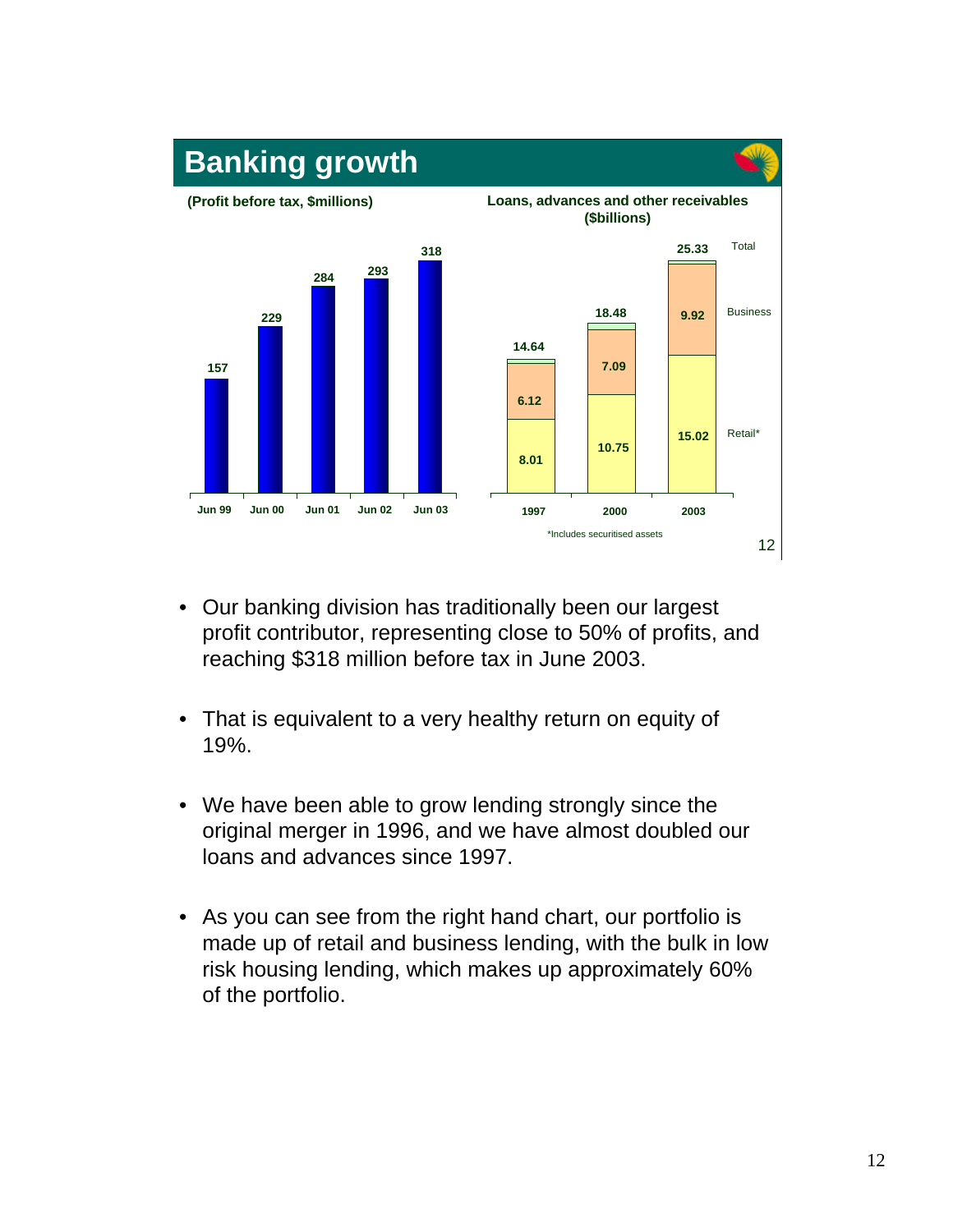

As a regional bank we have significant advantages over our major bank competitors. We are seen as being closer to our customer base, with greater flexibility to respond to customer needs, and higher levels of customer satisfaction. According to Roy Morgan, Suncorp's customer satisfaction ratings are running at approximately 70%, compared with 62% for the majors.

Our potential to take business at the expense of the majors is evident in this slide, which shows how Suncorp has been able to grow its interstate lending significantly in the past few years - that is in areas where we previously have not had a large presence.

Total assets outside Queensland increased by 27% to \$8.91 billion in the year to June 03, which is equal to 36% of the portfolio.

Disbursements, or new lending, outside Queensland now makes up 44% of new lending, so we are clearly continuing to diversify our loan book, which reduces our geographic risk and improves our exposure to growth markets. I would like to stress that we have done this in a controlled way, without lowering our margins or credit standards in any way.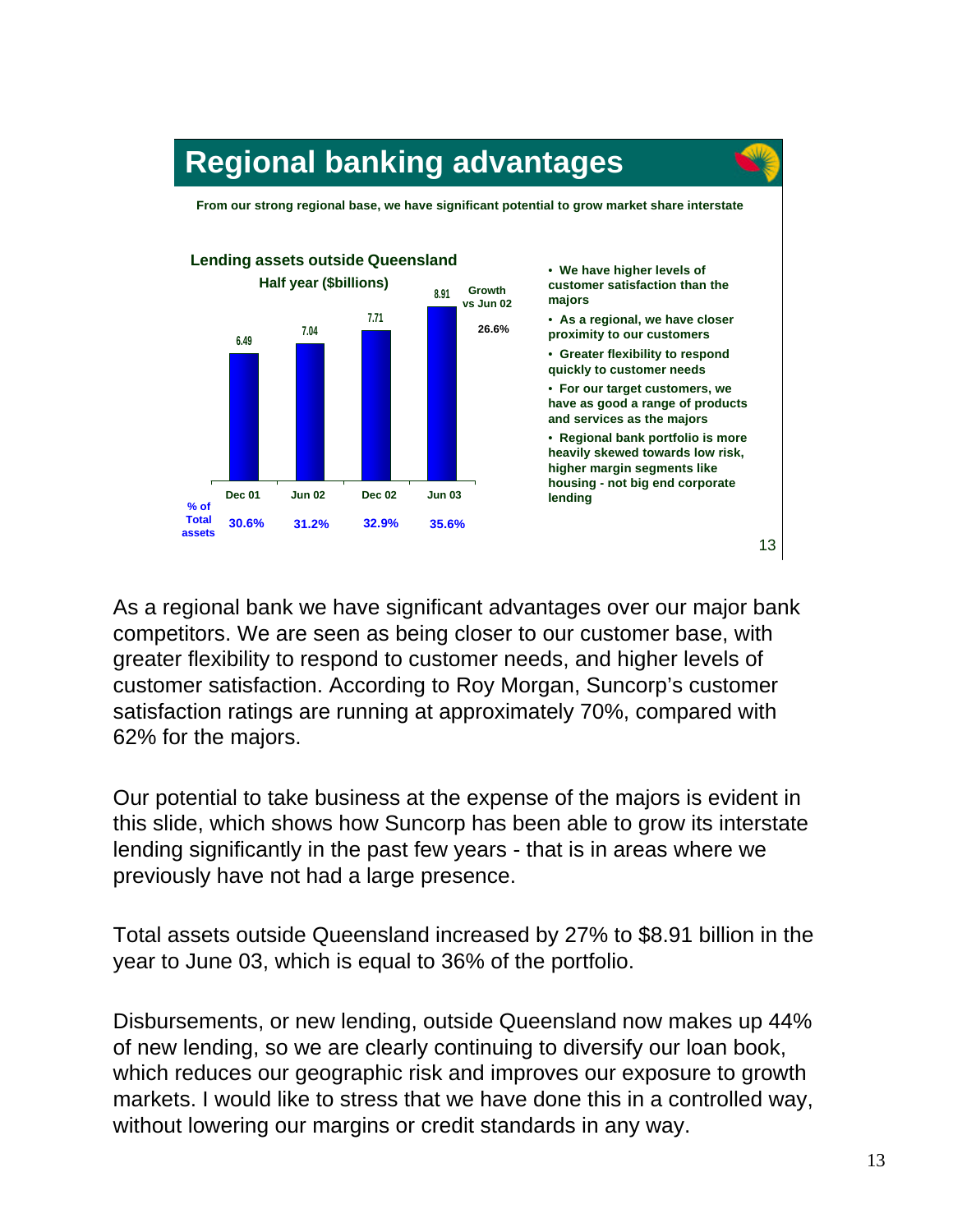

- We also have a substantial advantage because we are based in Queensland and have our major exposure in the region, which consistently has demonstrated a capacity to grow faster than the Australian averages.
- Queensland's outperformance has been driven partly by population growth. Queensland's rate of population growth is currently running at about 2.35% per year, which is more than twice the national population growth rate of 1.06%.
- Brisbane is expected to pass Melbourne to become Australia's second largest city by 2020.
- So the bulk of our business is located in the growth region of Australia.
- So as a regional bank, with a significant business presence in Queensland, and good growth rates interstate, we are very well placed to grow more rapidly than our competitors.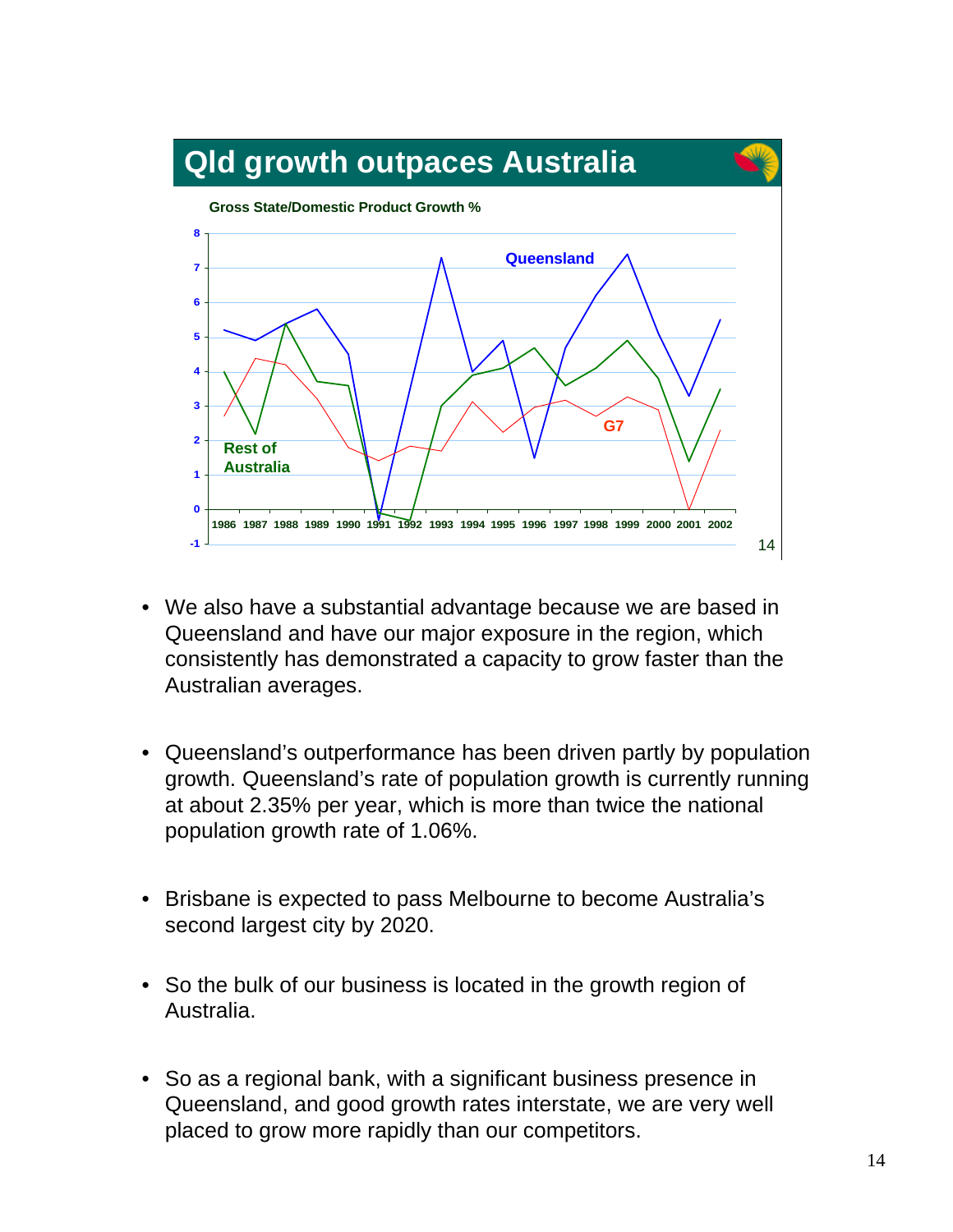## **Agenda**



- **Global trend towards financial aggregation**
- **Suncorp's unique business mix and strategy**
	- **Regional banking competitive advantage**
	- **General Insurance structural improvements**
	- **Wealth Management opportunity**
- **Delivering synergies**
- **Outlook**

15

Now looking at general insurance...............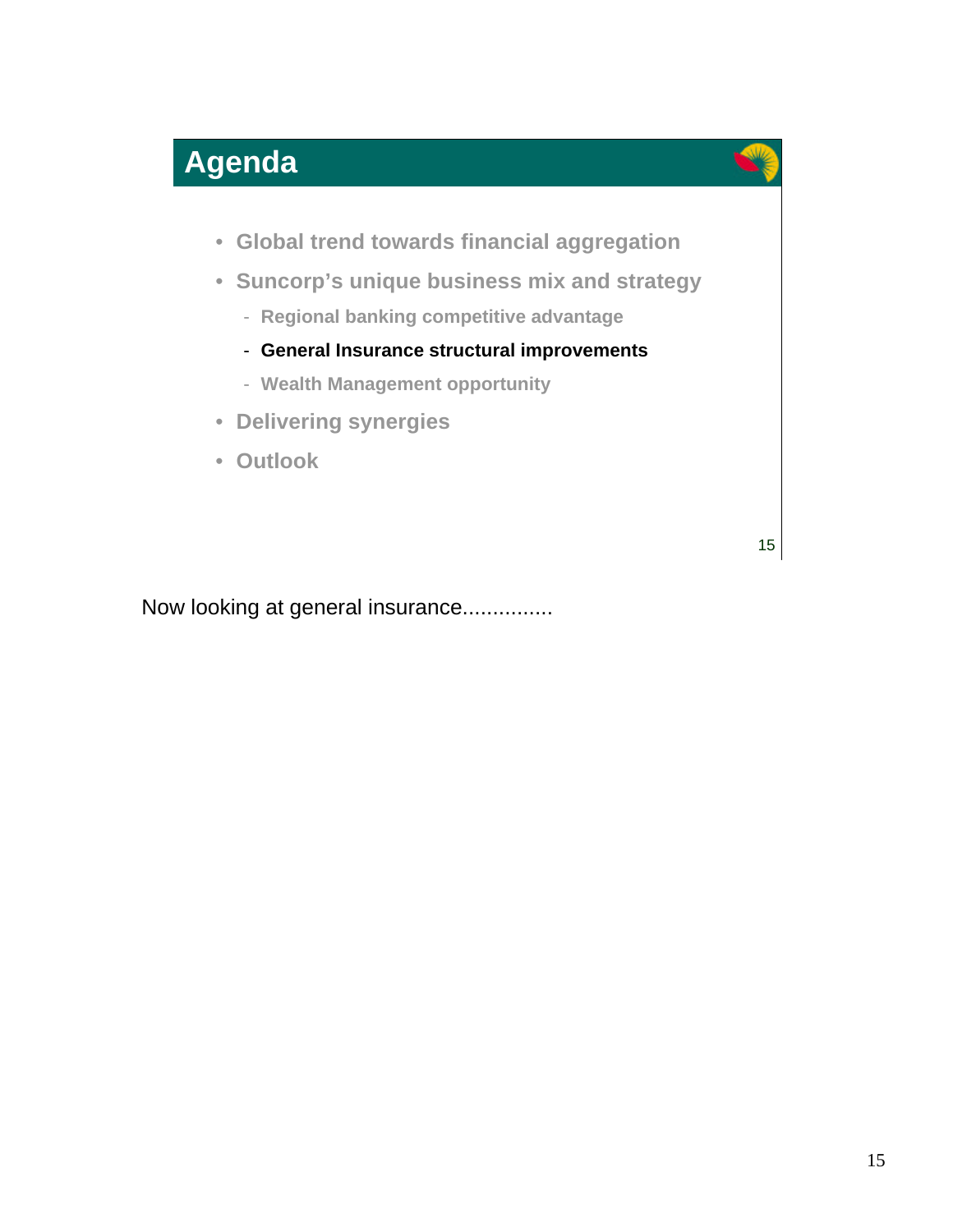# **GI structural improvements**



The fundamentals in Australia's general insurance industry have improved dramatically over the past two years. The industry is now the strongest it has been in more than a decade. Moreover, we believe this is a structural and sustainable change to the industry, and the favourable conditions are likely to persist for the foreseeable future.

Firstly there has been a wholesale consoilidation of the market during the past 25 years, as you can see from this slide. Over the past few years we have seen several acquisitions. The top 15 now account for 90% of premium and the top 6 for almost 75% of the market.

The demise of HIH was a salutary lesson for the industry, consumers and regulators as well. It has been a net positive for the industry because it has heralded a structural shift in prices. Overall industry profitability has improved significantly, and has now reached a point where companies are properly pricing for risk.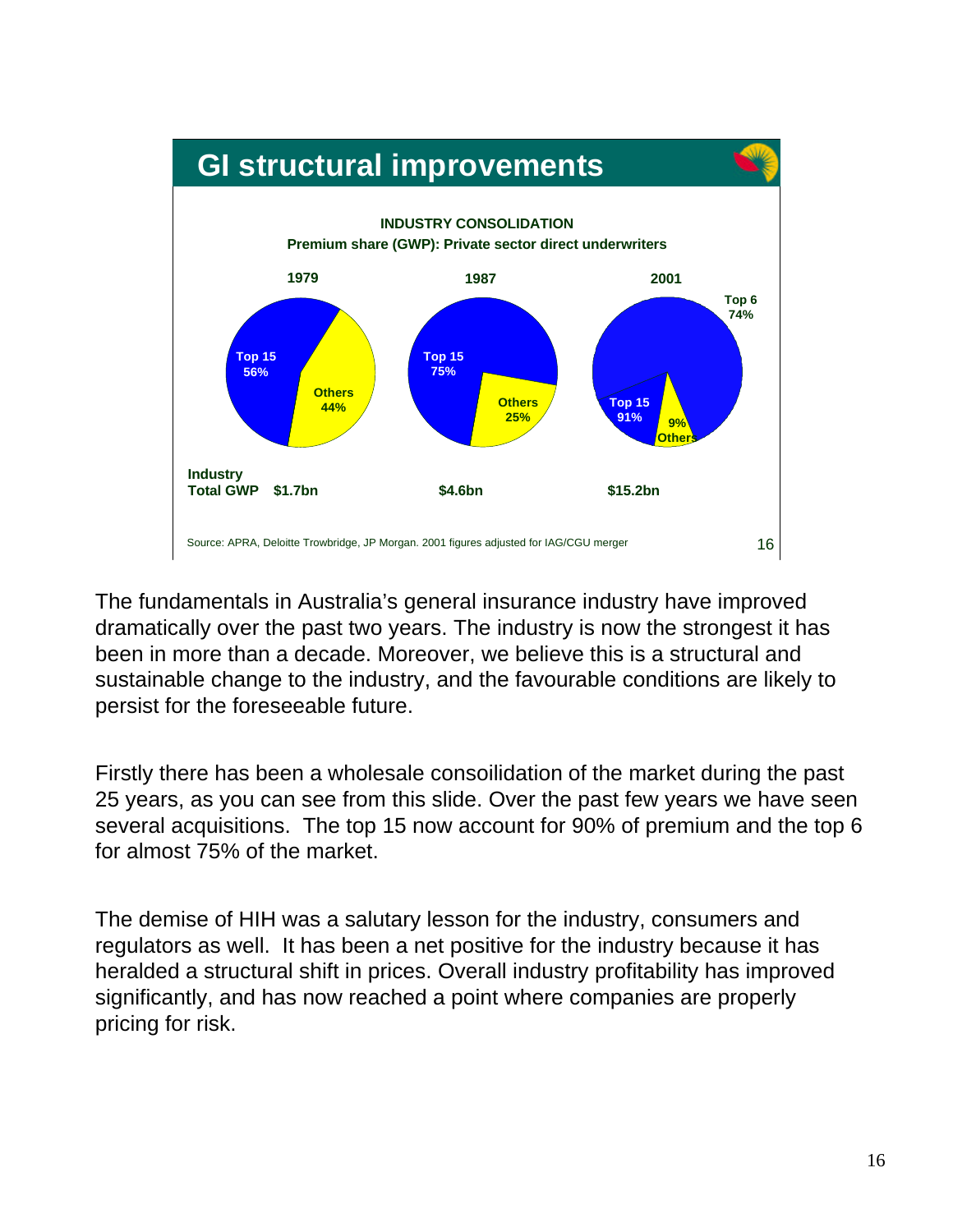## **GI structural improvements**



An important factor has been the introduction of new APRA prudential requirements, which demand better claims provisioning and better corporate governance. Companies can no longer simply reserve at their central estimate of claims liabilities, as was the case with HIH, but must now achieve a 75% level of sufficiency.

Another important factor in the market today is that four of the five largest insurance companies in Australia are now locally listed, following the demutualisation of NRMA and the listing of Promina. This imposes new pricing disciplines on these companies to ensure that they are providing appropriate returns to shareholders.

And finally, it also is the case that in recent years, insurers have relied on strong equity market returns to bolster their profits. Unfortunately, the bull market has faltered, as you all know, and therefore, companies are much more focused on delivering underwriting profits.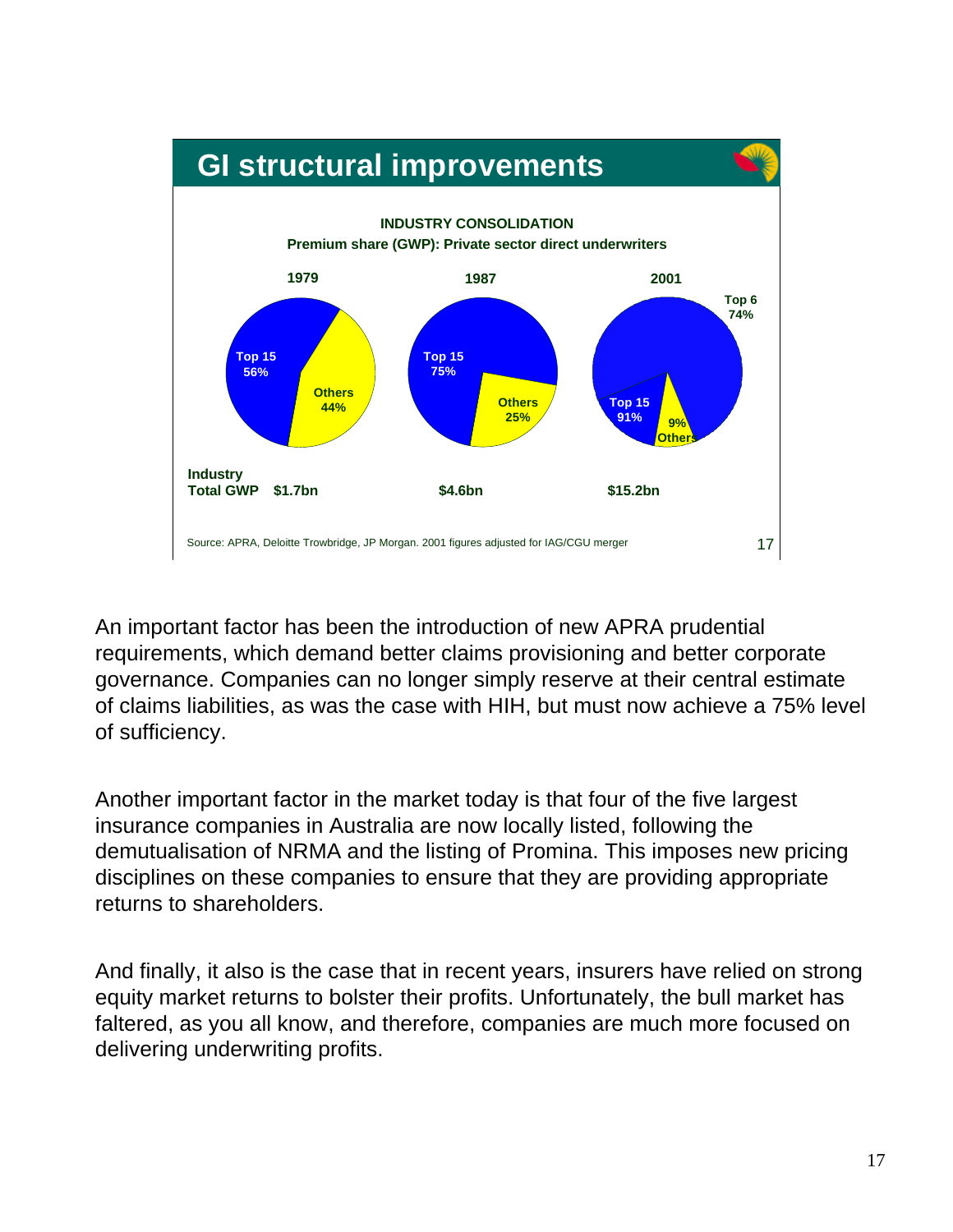

Those factors have combined to deliver a strong adjustment in prices to bring them back into line with the underlying risks.

This slide demonstrates that the largest price increases have been evident in the commercial lines, such as public liability, professional indemnity and Fire and Industrial Special Risks. These are the higher risk segments of the market where insurers have been losing large amounts of money over the past.

In those areas where Suncorp is more represented, such as home and motor, price rises have still been evident, and helped to improve profitability and lift return on equity to more acceptable levels.

Finally, the last trend that has become evident is the improvement in the legislative environment. The significant claims inflation that we have seen in personal injury awards in recent years has finally been sufficiently disturbing to provoke governments to introduce legislation to reform tort law and curb judicial inflation. Hence we have seen the introduction of the Civil Liabilities Act in Queensland, which will rein in personal injury awards, ensure that available funds go to worthy claimants, and help to maintain a robust, healthy insurance environment. The introduction of that Act will go along way towards restoring the profitability of our Queensland CTP business, and ensuring the affordability and security of the CTP scheme for consumers.

So the general insurance business is in excellent shape.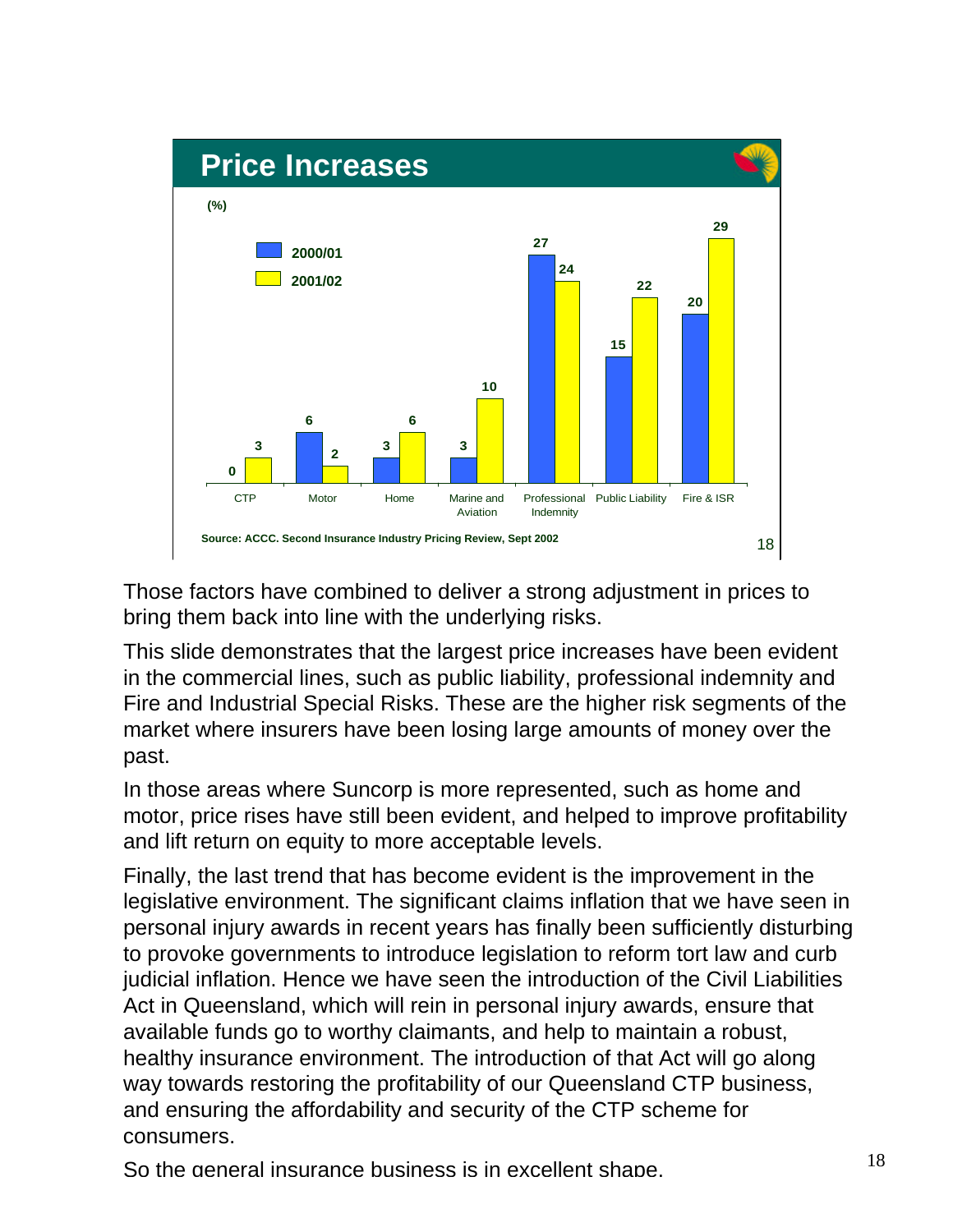

- Suncorp has a broad mix of business in General Insurance, with 70% in personal lines and 64% in short tail business. You can see from the slide on the right the main categories of business we write, and the bulk of it is just your normal property and casualty insurance. We do not write any reinsurance business and maintain very rigorous risk controls.
- And the chart on the left shows our premium growth, with the big increase in the 2002 year due to the acquisition of GIO.
- We are a conservative company, with strong reserving policies and prudential margins of 25-30%. Altogether, we have some \$3.8 billion in outstanding claims reserves, and we maintain a 90% probability of sufficiency, which is amongst the best in the industry.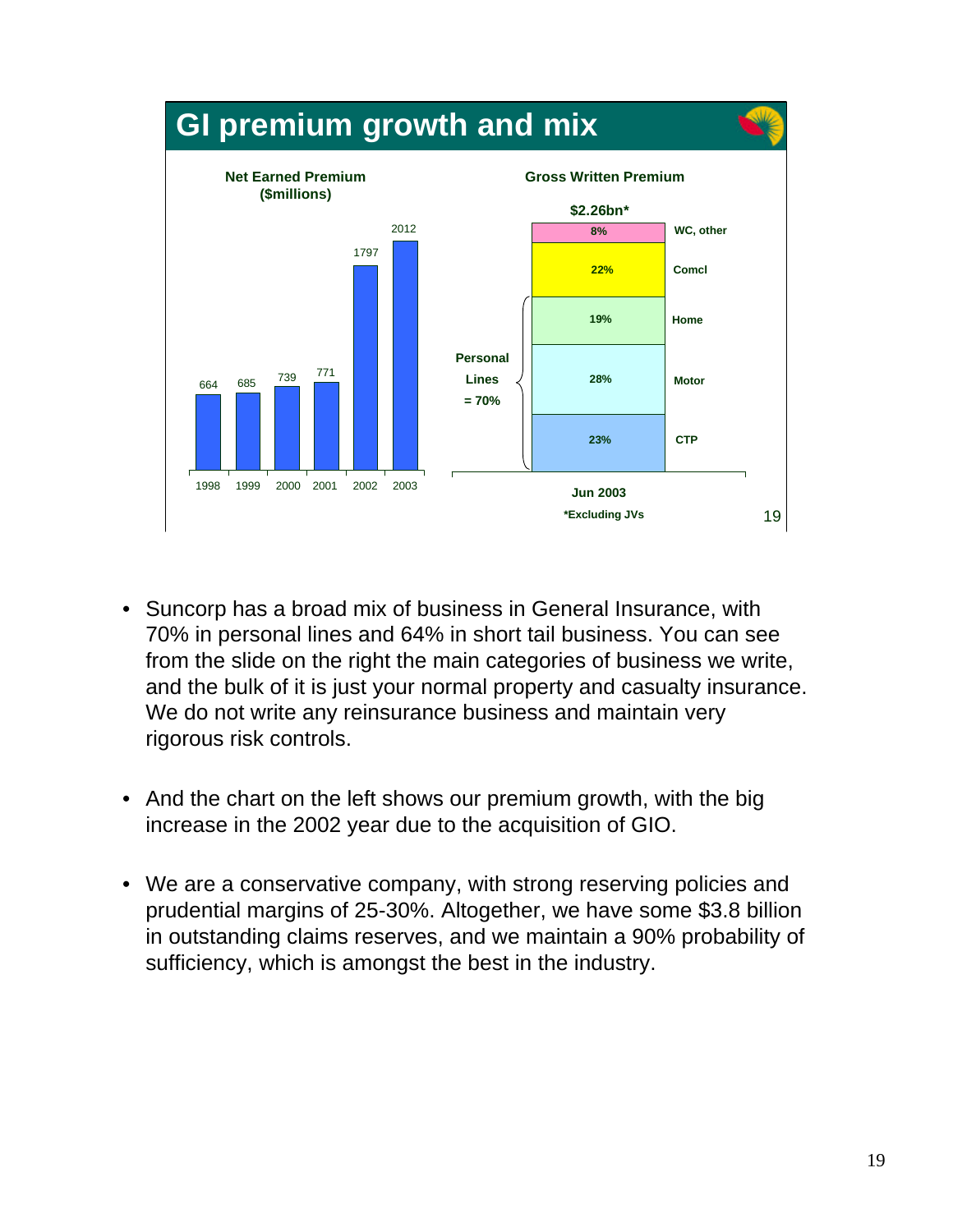

Our profitability has improved dramatically over the past few years, partly due to the fundamental adjustment in industry pricing, but also because the benefits of the GIO acquisition have begun to flow through to our bottom line.

You can see on this slide that our underwriting profits have been growing consistently, and in the half year to June 2003, we reported an underwriting profit of \$26 million.

Our insurance trading result, which includes investment income on the technical provisions we hold to pay claims, and is the best indicator of insurance profitability, rose to \$129 million. That is equivalent to 12.8% of premium, and that is the highest margin of any of the major insurers in the Australian market.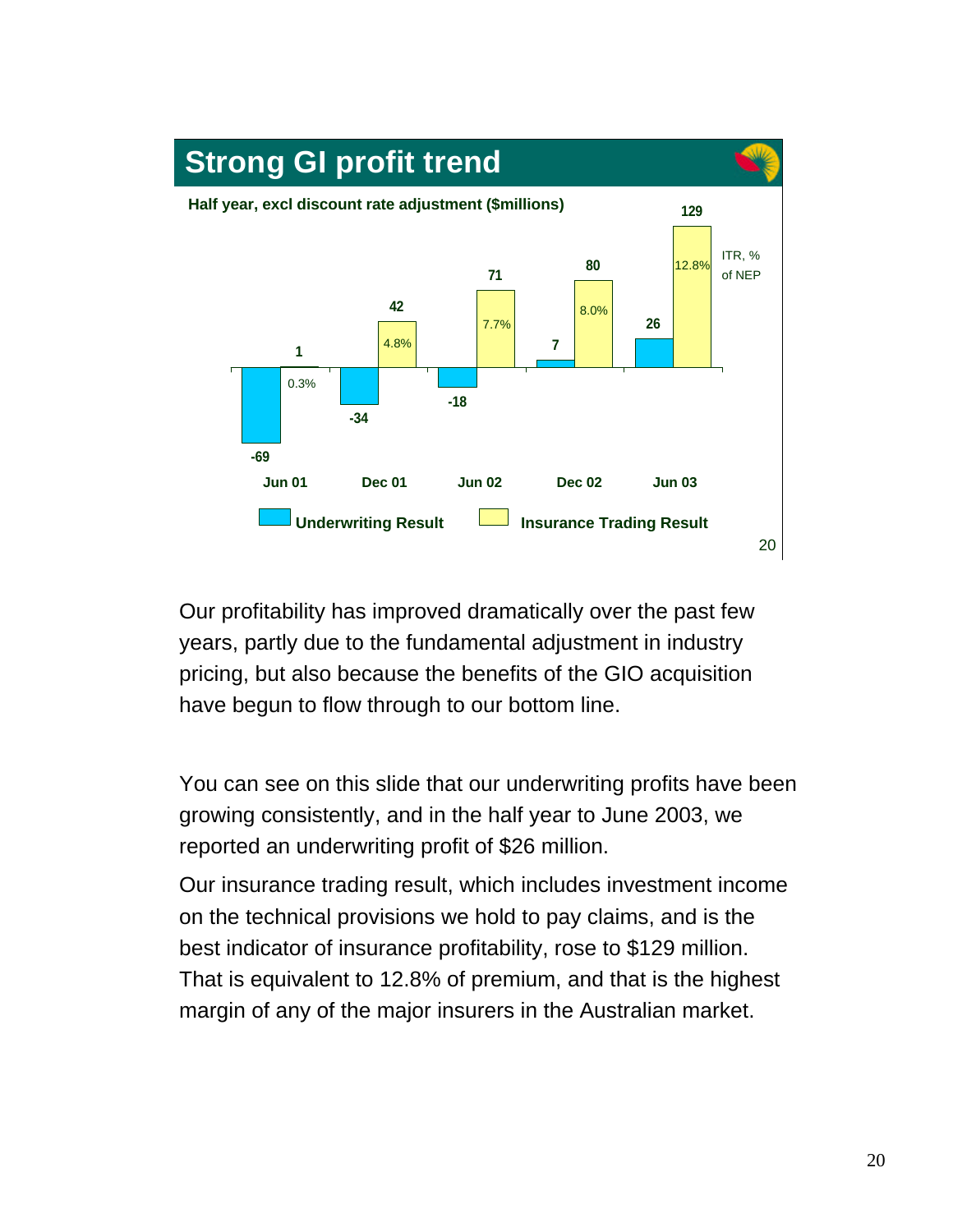





- **Suncorp's unique business mix and strategy**
	- **Regional banking competitive advantage**
	- **General Insurance structural improvements**
	- **Wealth Management opportunity**
- **Delivering synergies**
- **Outlook**

21

Now looking at wealth management........which is the smallest of our business lines, but arguably having the greatest growth potential.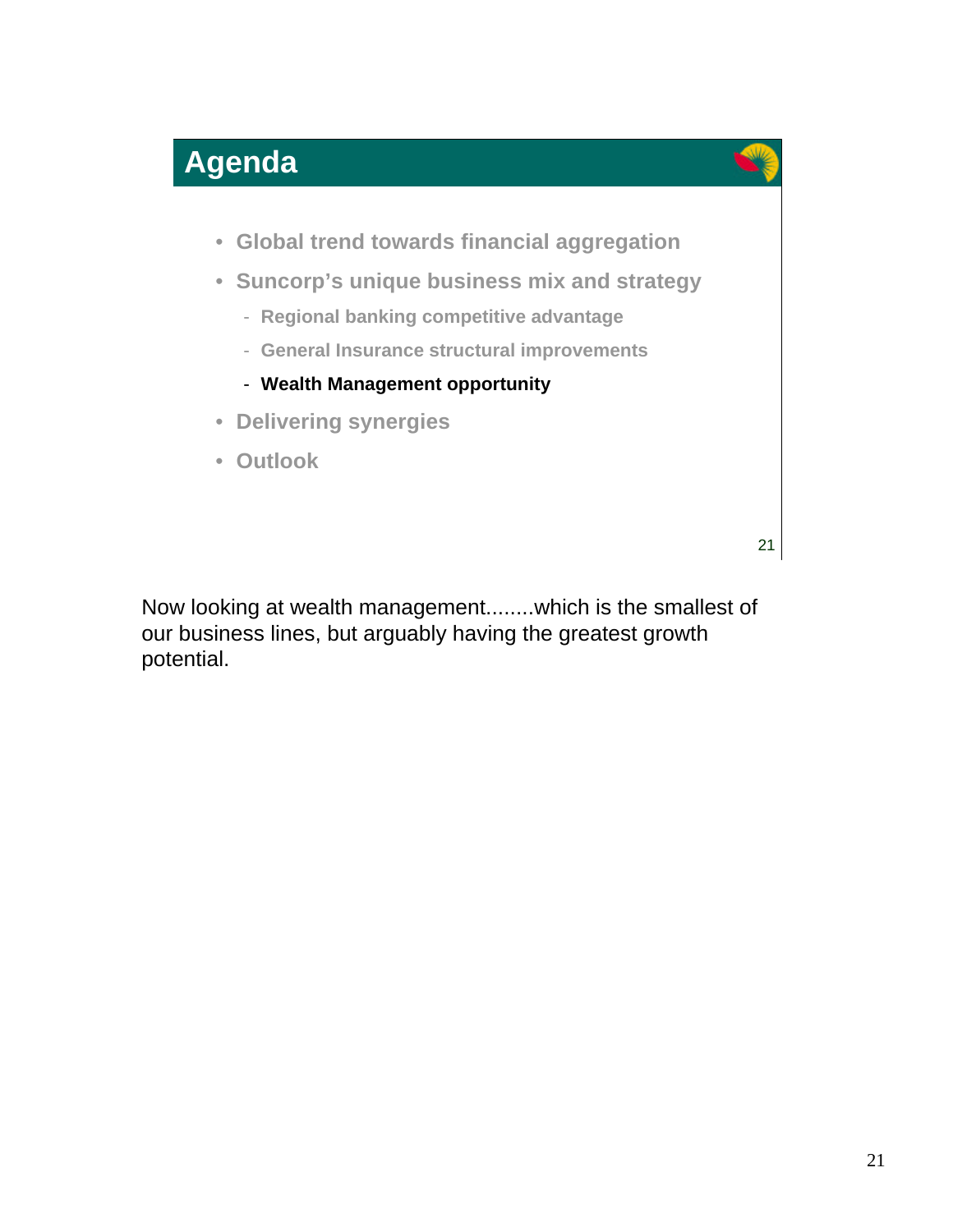

- Our funds under management are almost \$10 billion. Given the nature of our investment stakeholders, we have developed a natural funds management strength in the areas of Australian asset sectors.
- Our investments team has been able to achieve strong results, and in 2003, we outperformed our benchmarks in all asset classes.
- Two of the team's major products (Balanced No 2 Super Fund and Capital Stable No 3 Fund) have now been rated Top 5 performers over the last 1, 3 and 5 year periods, which is an outstanding result, and provides a strong base for increasing FUM when the investment climate improves.
- So it is a good business, which earned \$41 million before tax last financial year, and is a worthwhile contributor to the group profitability.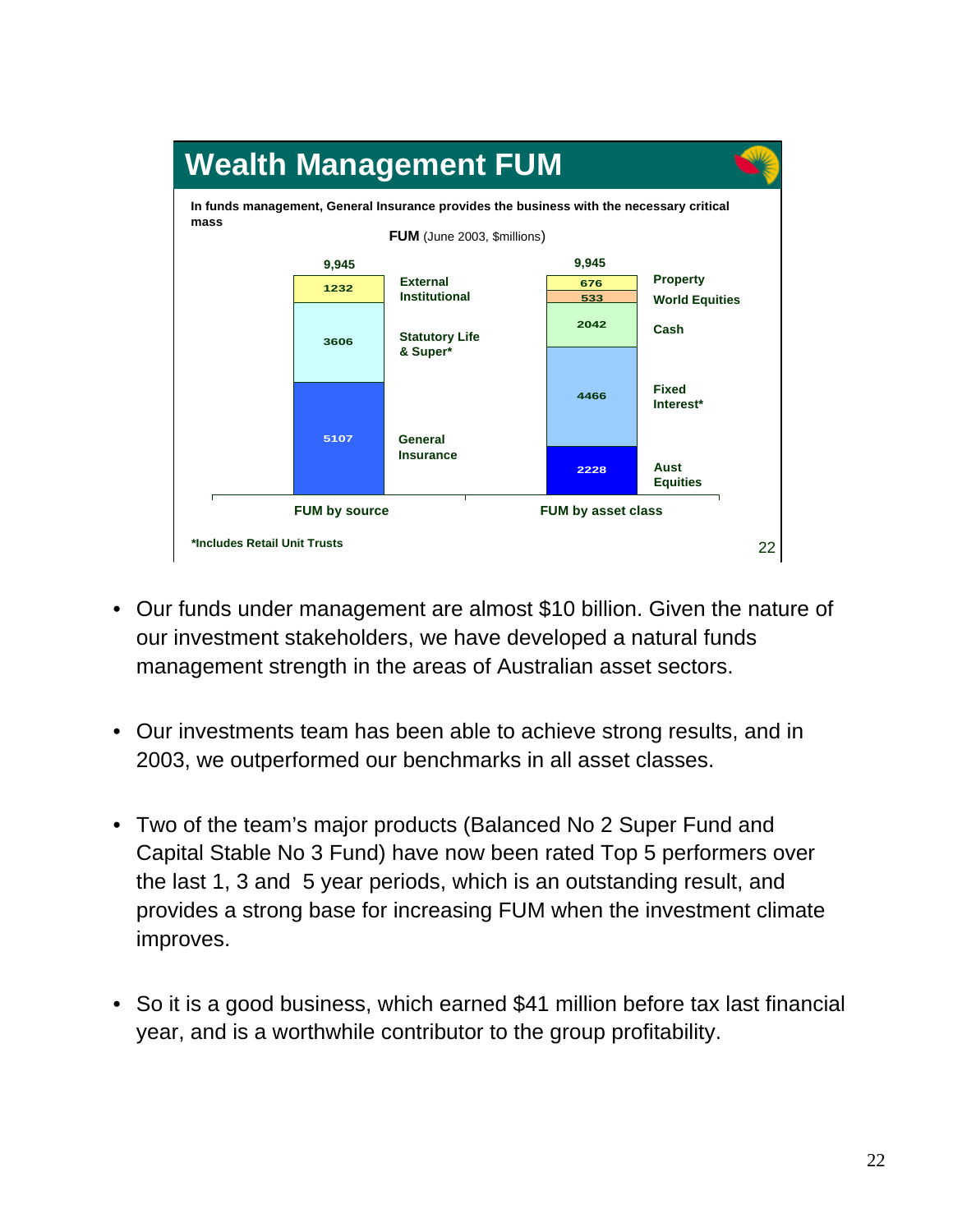





- **Suncorp's unique business mix and strategy**
	- **Regional banking competitive advantage**
	- **General Insurance structural improvements**
	- **Wealth Management opportunity**
- **Delivering synergies**
- **Outlook**

23

Those are our three main business lines. And by operating them together within the financial services conglomerate, we can derive significant operating synergies.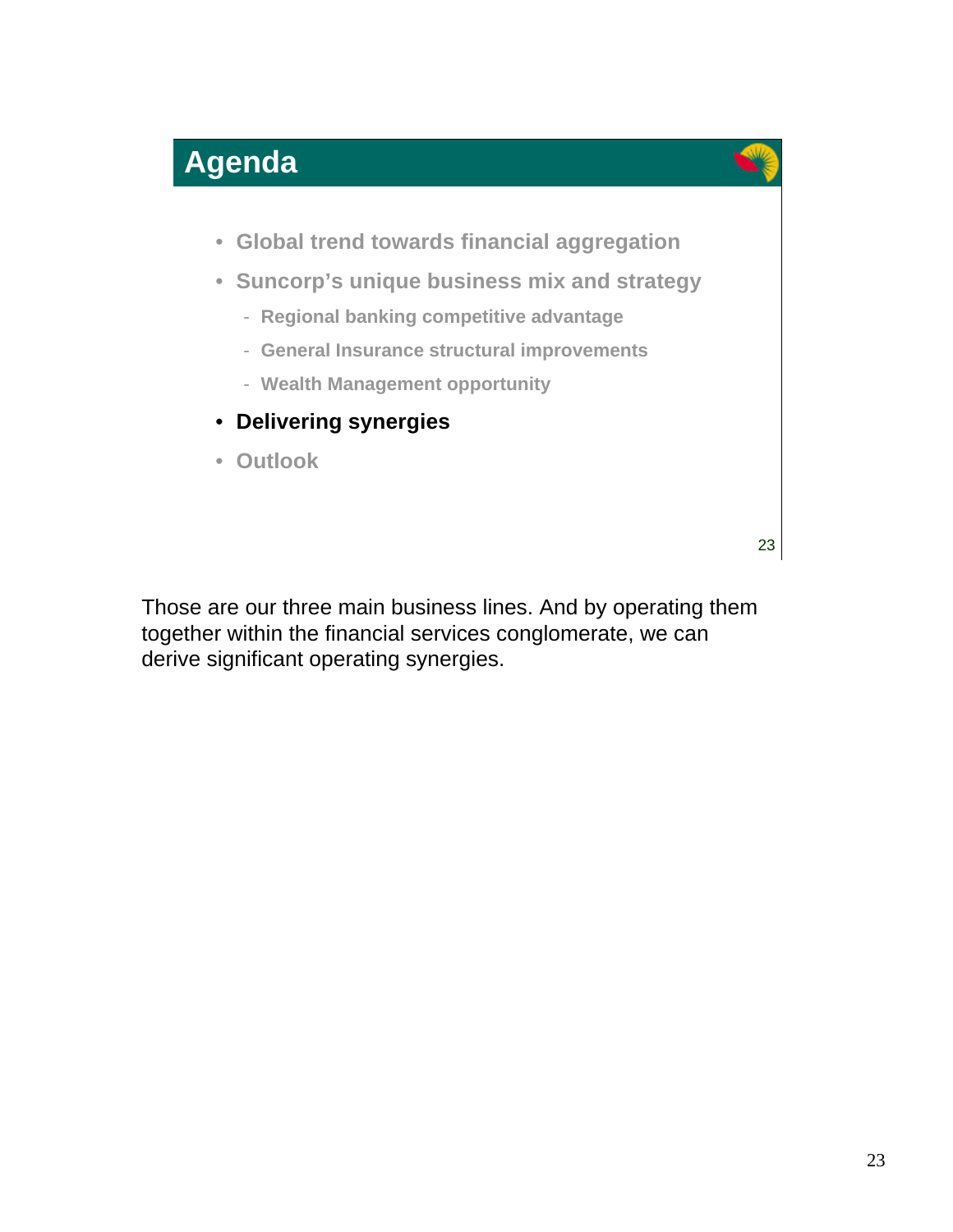

- Late last year an external agency undertook an analysis of Suncorp's Queensland business for the purpose of identifying what synergy benefits there were.
- They determined that in aggregate these synergies drove in excess of a 20% uplift in profit, and that of this profit
	- 56% flowed from cost synergies
	- 32% from cross sell synergies and
	- 12% from incremental retention synergies
- Now, looking at the cost synergies, these are derived from 3 broad areas of cost saving:
	- A rationalised and more leveraged branch network accounts for 28% of the benefit. It means fewer staff and more efficient use of property and utilities.
	- Shared IT infrastructure delivers 36% of the benefit.
	- Sharing other central or overhead costs has delivered 36% of the savings
- Examples of Other Shared Central costs are:
	- Marketing, Finance, HR and other normal corporate overheads.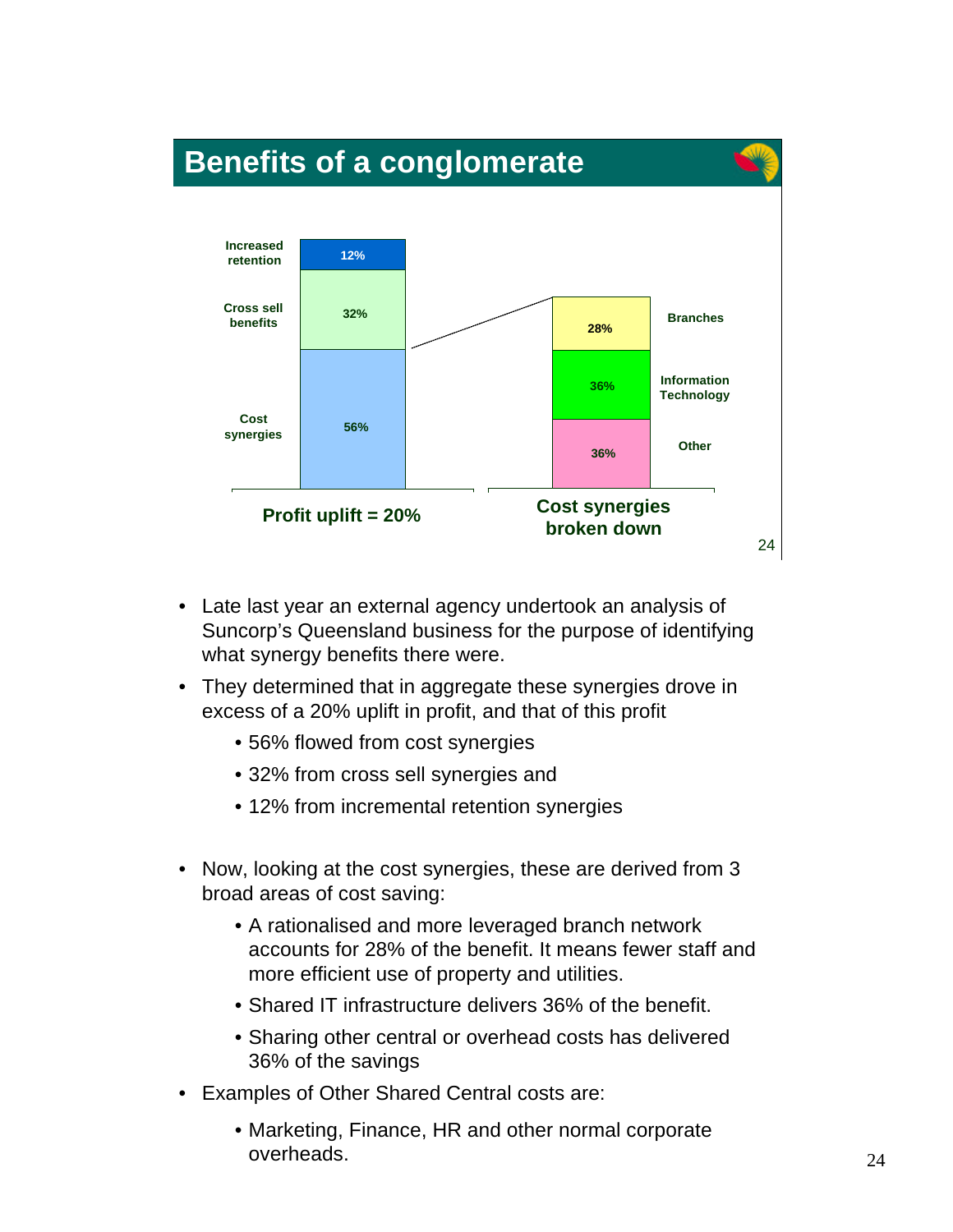

- The cost synergies are clearly evident in our cost ratios.
- In the general insurer, our expense ratio at 20.9% has come down sharply from the 27.2% level at June 01, as we have extracted the benefits of the GIO merger.
- We are clearly the lowest amongst our peers, and while these ratios are affected by business mix, the point is that we are efficient, and competitive with our peers.
- In the bank, our cost to income ratio is at 50%, which is as good as our major bank peers, and much better than most of our smaller regional banking competitors.
- So we think this provides evidence that we are already deriving cost synergies across the business lines. But we also strongly believe that we have further to go in terms of driving down these ratios and other costs across the company.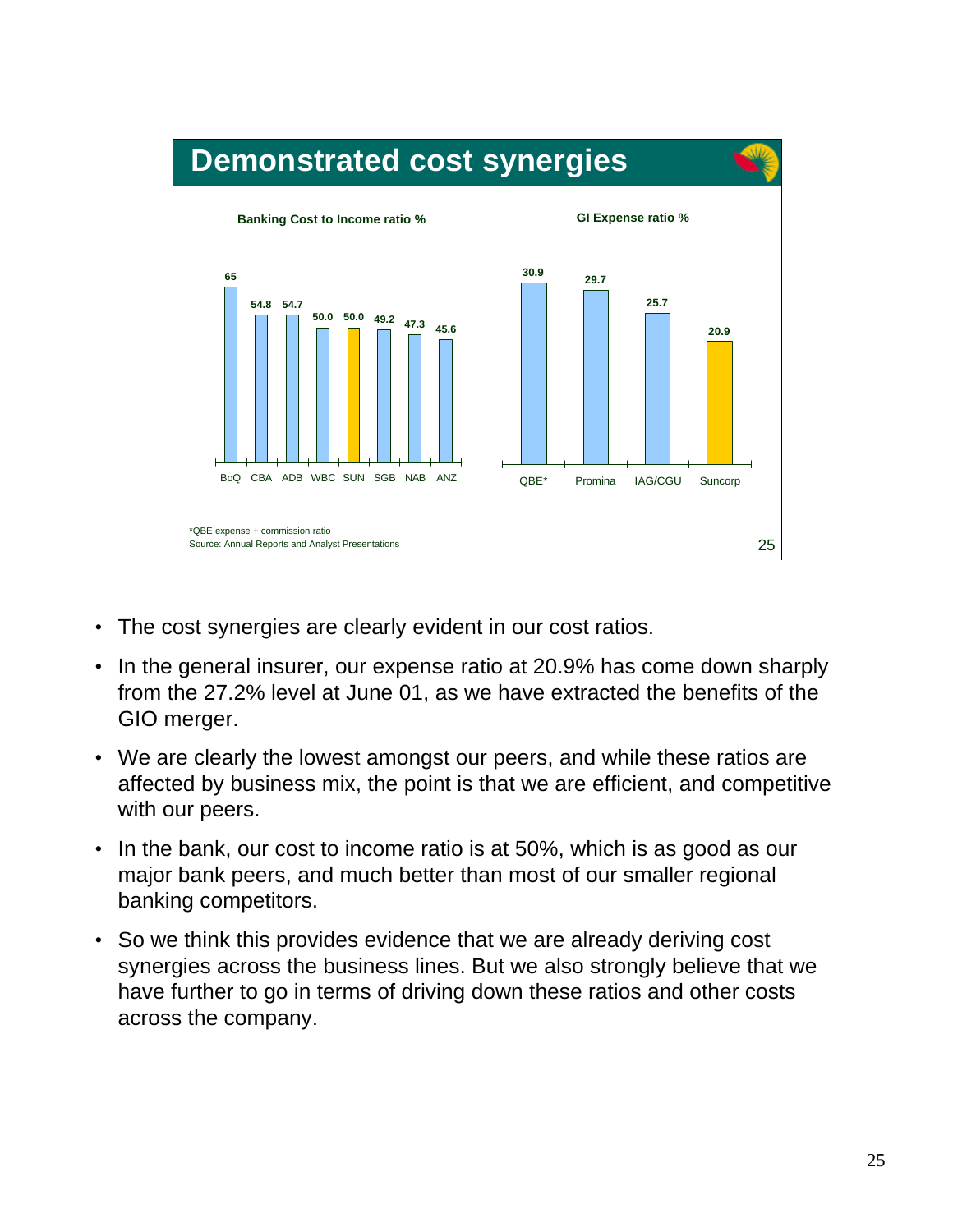

- Because of our broad business mix, we have a major advantage in our ability to drive increased cross sales across the group.
- Since the 1996 merger, we have been continually working to boost our cross sell capabilities.
- We now boast the highest levels of cross sales of any financial institution in Australia, and we are growing that at a faster rate than most of our competitors. We also have the highest share of wallet of our major competitors, reflecting our broad product range.
- Again, cross sell capability is a real competitive advantage. It is much cheaper to sell another product to an existing customer, than it is to acquire a new customer.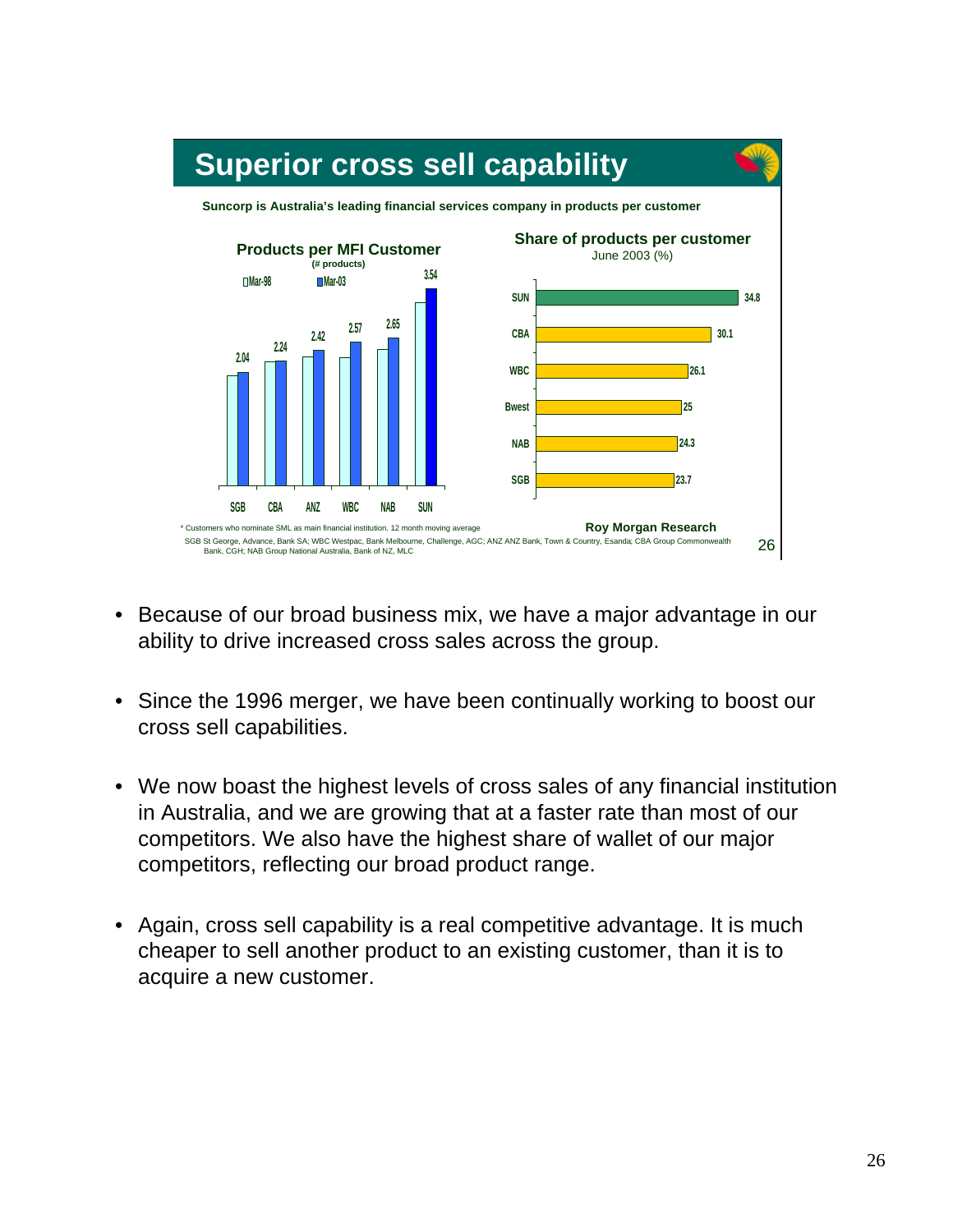

- Turning now to the last of the synergy benefits that I will refer to here - incremental retention through increased engagement. This accounts for 12% of our profit uplift through synergy benefits.
- As this graphic demonstrates customer defection drops markedly as the number of products a customer holds increases. Whilst customers with only 1 product have on average 20.8% attrition per annum, the attrition drops to  $\sim$  4.6% as customer holdings increase to 4 to 6 products.
- Of greater significance is our experience of the impact on retention of customer holdings across multiple lines of business. Whilst customers with 6 products in a single line of business have an annual attrition rate of 4.7%, customers who hold those 6 products across 2 or more lines of business are markedly less likely to defect with an attrition rate of just 0.5%.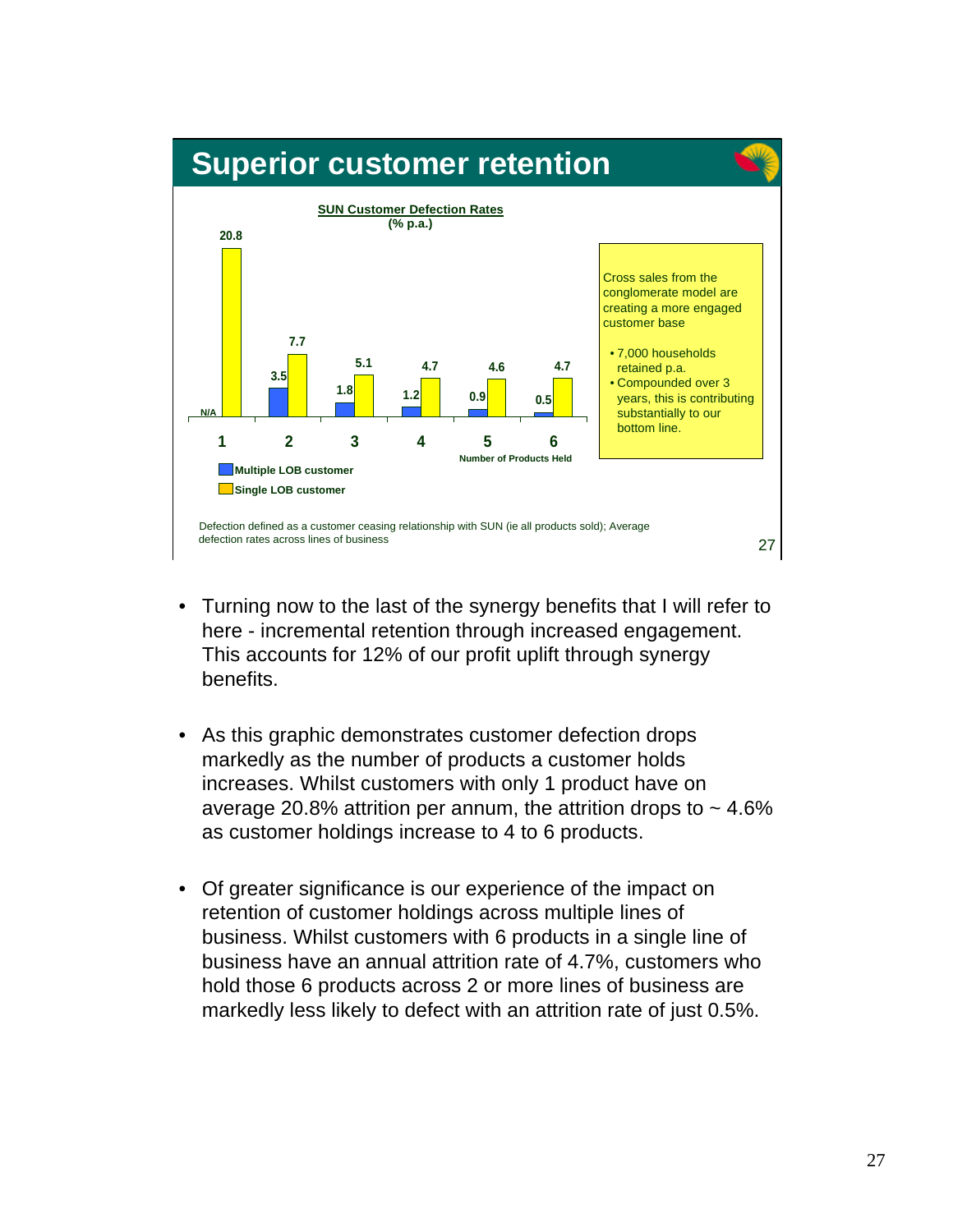





- **Suncorp's unique business mix and strategy**
	- **Regional banking competitive advantage**
	- **General Insurance structural improvements**
	- **Wealth Management opportunity**
- **Delivering synergies**
- **Outlook**

28

I would now just like to finish with a few words on our outlook for the current year.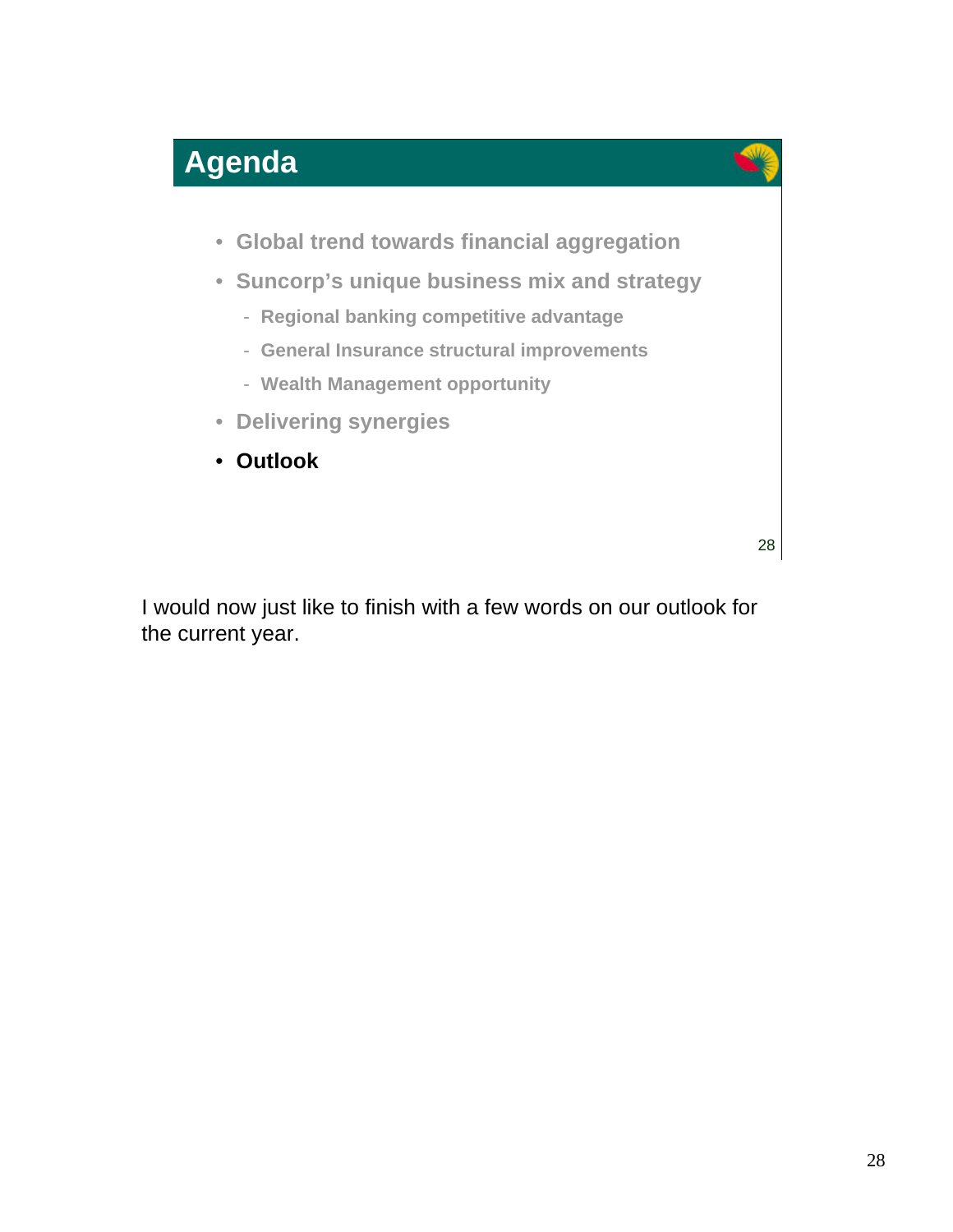#### 29 -25% 0% 25% 50% 75% 1st Quartile 2nd Quartile 3rd Quartile 4th Quartile **Suncorp** 200 150 100 50 **Repositioned for continued growth** Source: Wall Street Journal Shareholder Scoreboard February 2002, LEK Australian Shareholder Scorecard 2002 (1) Top 200 companies by market capitalisation **Total Shareholder Return Five years to June 02. Top 200 Australian Companies(1)** • **Grow revenue faster than system** • **Productivity gains of 5-10%** • **Banking PBT - high single digit growth** • **GI ITR maintained 10-13%** • **High single digit growth in Wealth Management profit** • **15% underlying profit growth** • **Top quartile shareholder returns**

- At our AGM in November, we reiterated our outlook for the current year. We expect to be able to generate good growth in a number of areas and we have set our financial goals accordingly.
- Firstly, we aim to grow revenues in all business lines faster than system and to maximise the advantage of the conglomerate model through better cross sell ratios than any of our competitors. We are confident of achieving that goal.
- Secondly we want to leverage our Transformation skills in a program of continuous improvement which will deliver consistent productivity gains of between 5% and 10% each year. This will generate the capacity to reinvest in our businesses at an appropriate level whilst still keeping tight control over costs.
- Our aim in banking is to produce consistent high single digit growth rates for profit before tax. While we expect to see some slow down in asset growth for the industry in the current year, following the very strong growth of the past few years, we continue to expect to generate high single digit profit growth in the current year.
- In General Insurance, we expect to be able to achieve a consistent insurance trading result in the range of 10-13%. The important point to understand is that profitability in the general insurance industry in Australia has undergone a structural step up over the past year, and Suncorp is well placed to reap the benefits of that shift.
- In Wealth Management, we expect to see some improvement in profits in the current year as confidence returns to financial markets and investment income and business inflows recover.
- So we are confident of achieving these outcomes, which will deliver a 15% increase in underlying profits, and enable us to continue our track record of being a top quartile company in terms of shareholder returns.
- So on that note. I am happy to take questions.